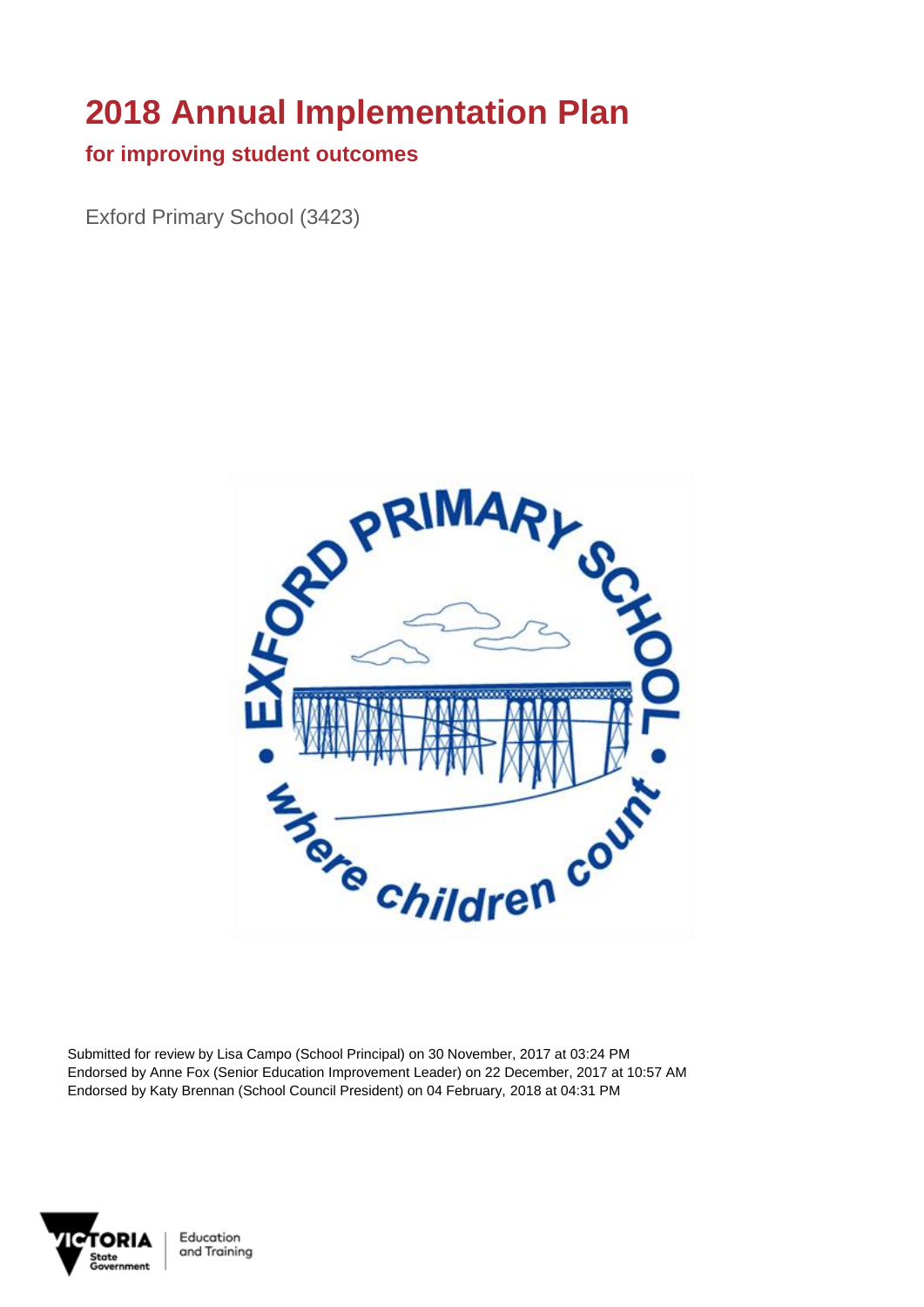## **Self-evaluation Summary - 2018**

|  |                                       | <b>FISO Improvement Model Dimensions</b><br>The 6 High-impact Improvement Initiatives are highlighted below in red. | <b>Self-evaluation Level</b>      |
|--|---------------------------------------|---------------------------------------------------------------------------------------------------------------------|-----------------------------------|
|  | Ξ.                                    | Building practice excellence                                                                                        | Evolving moving towards Embedding |
|  | an                                    | Curriculum planning and assessment                                                                                  | Evolving                          |
|  | Excellence<br>teaching an<br>learning | Evidence-based high-impact teaching strategies                                                                      | Evolving moving towards Embedding |
|  |                                       | Evaluating impact on learning                                                                                       | Evolving moving towards Embedding |

|                            | Building leadership teams           | Embedding                         |
|----------------------------|-------------------------------------|-----------------------------------|
|                            | Instructional and shared leadership | Evolving moving towards Embedding |
| Professional<br>leadership | Strategic resource management       | Evolving moving towards Embedding |
|                            | Vision, values and culture          | Embedding                         |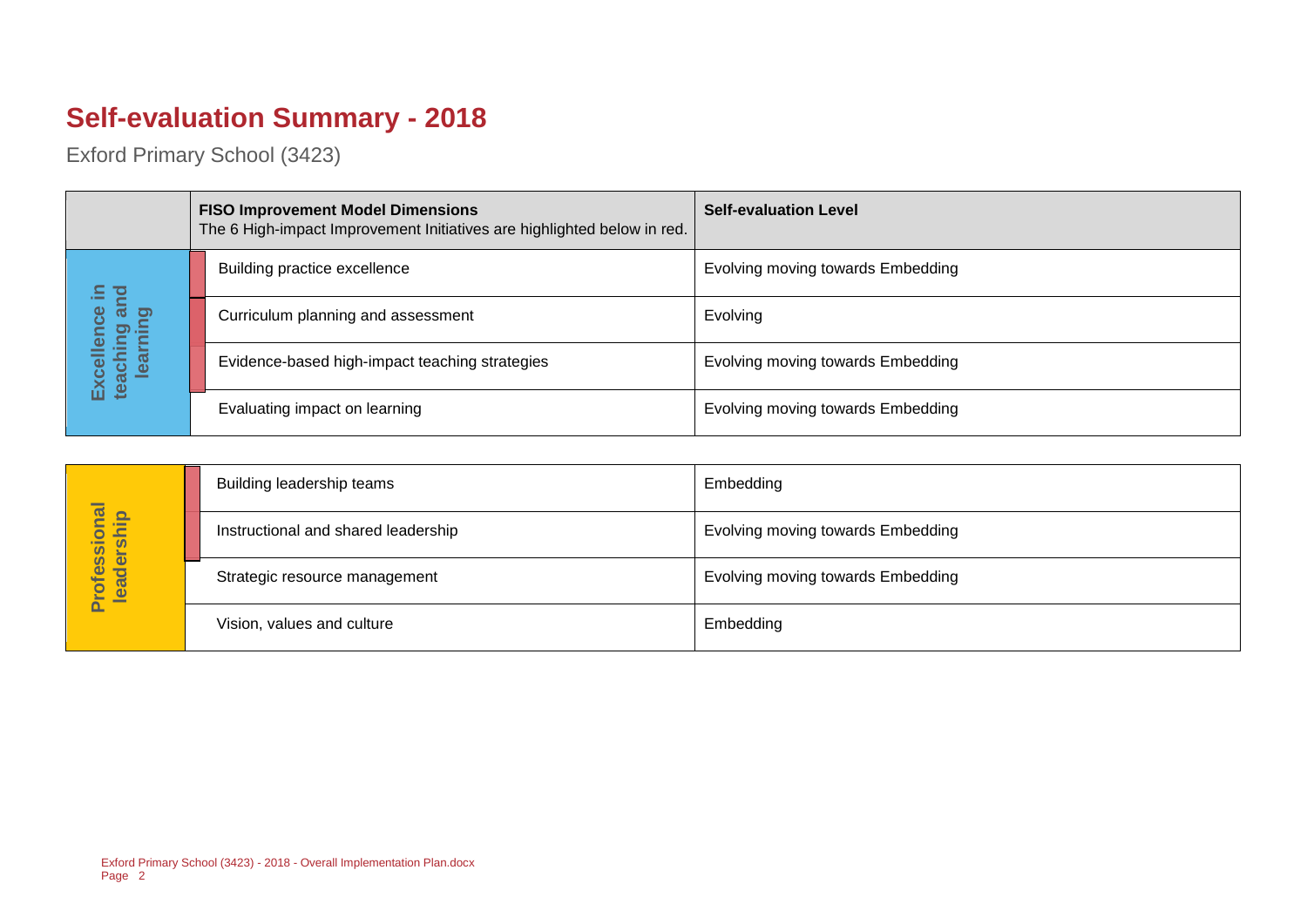| hate                       | Empowering students and building school pride | Evolving                          |
|----------------------------|-----------------------------------------------|-----------------------------------|
| pui<br>₿<br>÷<br>ပ         | Setting expectations and promoting inclusion  | Evolving moving towards Embedding |
| lear<br>ဖ<br>ositiv<br>for | Health and wellbeing                          | Evolving moving towards Embedding |
|                            | Intellectual engagement and self-awareness    | Evolving moving towards Embedding |

| $\Xi$                                                            | <b>Building communities</b>                  | Embedding |
|------------------------------------------------------------------|----------------------------------------------|-----------|
| <u>ත</u><br>$\boldsymbol{\omega}$<br>$\overline{ }$<br>'Ē        | Global citizenship                           | Evolving  |
| ō<br><b>GO</b><br>ו (ס<br>$\bullet$<br>$\overline{\omega}$<br>ပိ | Networks with schools, services and agencies | Embedding |
| eng                                                              | Parents and carers as partners               | Embedding |

|                                  |                                                                        | Empowering students and building school pride                                                                                                                                                                                                                                                                         | ⊏v∪iviriy                         |
|----------------------------------|------------------------------------------------------------------------|-----------------------------------------------------------------------------------------------------------------------------------------------------------------------------------------------------------------------------------------------------------------------------------------------------------------------|-----------------------------------|
| Positive climate<br>for learning |                                                                        | Setting expectations and promoting inclusion                                                                                                                                                                                                                                                                          | Evolving moving towards Embedding |
|                                  | Health and wellbeing                                                   |                                                                                                                                                                                                                                                                                                                       | Evolving moving towards Embedding |
|                                  |                                                                        | Intellectual engagement and self-awareness                                                                                                                                                                                                                                                                            | Evolving moving towards Embedding |
|                                  |                                                                        |                                                                                                                                                                                                                                                                                                                       |                                   |
|                                  | <b>Building communities</b>                                            |                                                                                                                                                                                                                                                                                                                       | Embedding                         |
| learning                         | Global citizenship                                                     |                                                                                                                                                                                                                                                                                                                       | Evolving                          |
| engagement in<br>Community       |                                                                        | Networks with schools, services and agencies                                                                                                                                                                                                                                                                          | Embedding                         |
|                                  | Parents and carers as partners                                         |                                                                                                                                                                                                                                                                                                                       | Embedding                         |
|                                  |                                                                        |                                                                                                                                                                                                                                                                                                                       |                                   |
| Enter your reflective comments   |                                                                        | Please see EPS Self-Evaluation document for our in depth evaluation<br>Please see our EPS School Strategic Plan 2017-2020 for our future directions.                                                                                                                                                                  |                                   |
| <b>Considerations for 2019</b>   |                                                                        | Focus on:<br>* PLT work and curriculum documentation<br>* Work of our Leading Teachers-Educational Leaders<br>* Proficiency scales<br>* Learning goals and success criteria<br>* Formative assessment (Dylan William's work)<br>* Parent - School - Student partnership<br>* Seesaw<br>* Leadership capacity building |                                   |
|                                  |                                                                        |                                                                                                                                                                                                                                                                                                                       |                                   |
| Page 3                           | Exford Primary School (3423) - 2018 - Overall Implementation Plan.docx |                                                                                                                                                                                                                                                                                                                       |                                   |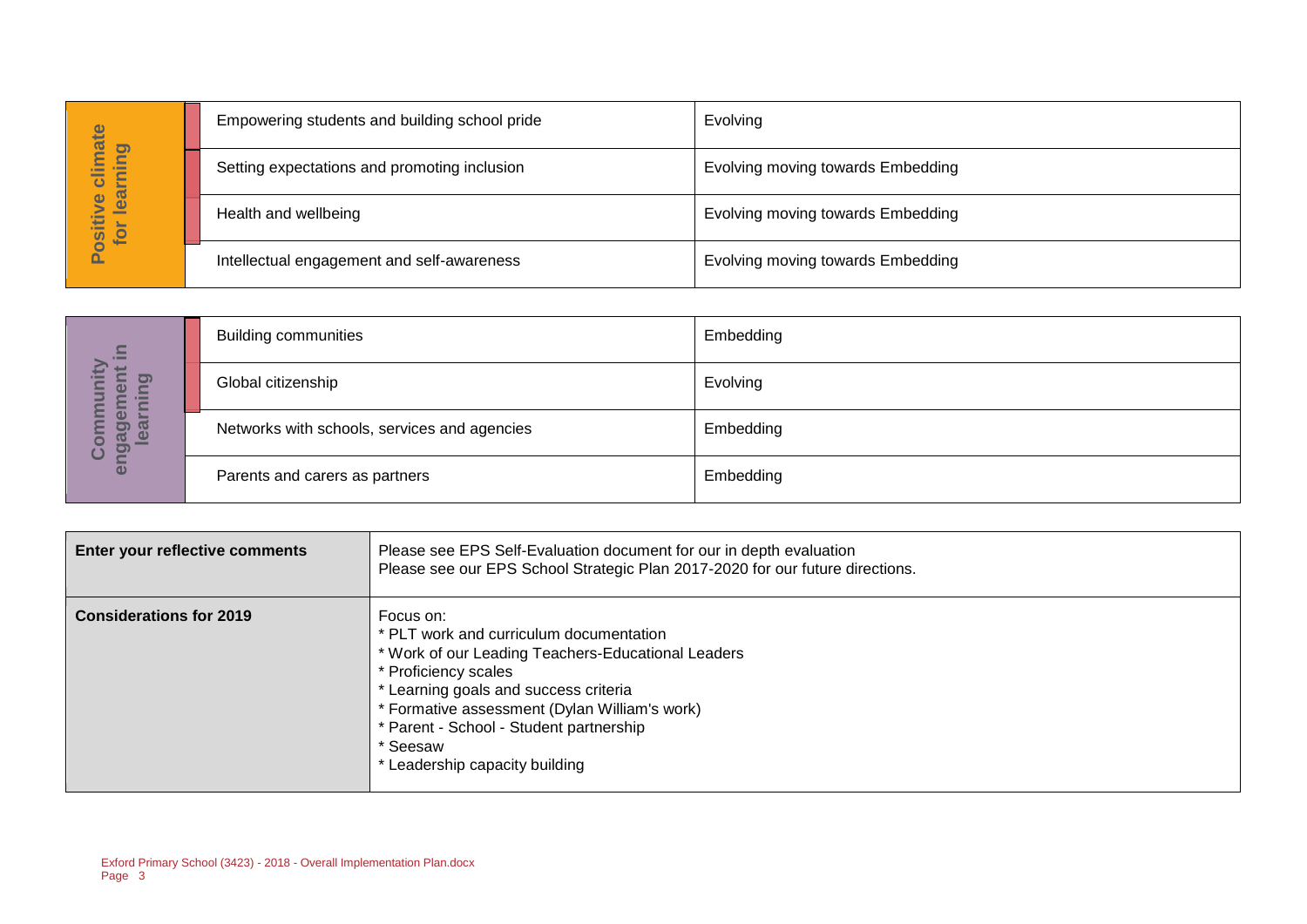#### **Annual Implementation Plan - 2018**

#### **FISO Improvement Initiatives and Key Improvement Strategies**

| <b>Four Year Strategic Goals</b>                                                                                                          | <b>Four Year Strategic Targets</b>                                                                                                                                                                                                                                                                                                                                                                                                                                                                                                                                                                      | Is this<br>selected for<br>focus this<br>year? | 12 month target<br>Outline what you want<br>achieve in the next 12<br>months against your<br>Strategic Plan target. | <b>FISO</b> initiative       |
|-------------------------------------------------------------------------------------------------------------------------------------------|---------------------------------------------------------------------------------------------------------------------------------------------------------------------------------------------------------------------------------------------------------------------------------------------------------------------------------------------------------------------------------------------------------------------------------------------------------------------------------------------------------------------------------------------------------------------------------------------------------|------------------------------------------------|---------------------------------------------------------------------------------------------------------------------|------------------------------|
| Goal 1: To improve the learning<br>outcomes and growth for every<br>student with a particular focus on<br>Literacy, Numeracy and Science. | TIER ONE (e.g. standardised testing)<br>2017-2020 Goal:<br>• We will maintain and increase the<br>number of students in the top two bands<br>from Year 3 to Year 5 in all NAPLAN<br>areas<br>• Our Relative Growth data will indicate<br>that students will make high relative<br>growth:<br>o Numeracy - 40 %<br>o Reading $-40%$<br>o Writing $-30%$<br>• Tier One NAPLAN Growth targets -<br>SPA growth spreadsheet per year of<br>review - Year 3 and Year 5 students to<br>achieve a minimum of 1.2 years growth<br>in 1.0 school year.<br>TIER TWO (e.g. standardised testing<br>selected by EPS) | Yes                                            | Use PH-S specific growth<br>targets                                                                                 | Building practice excellence |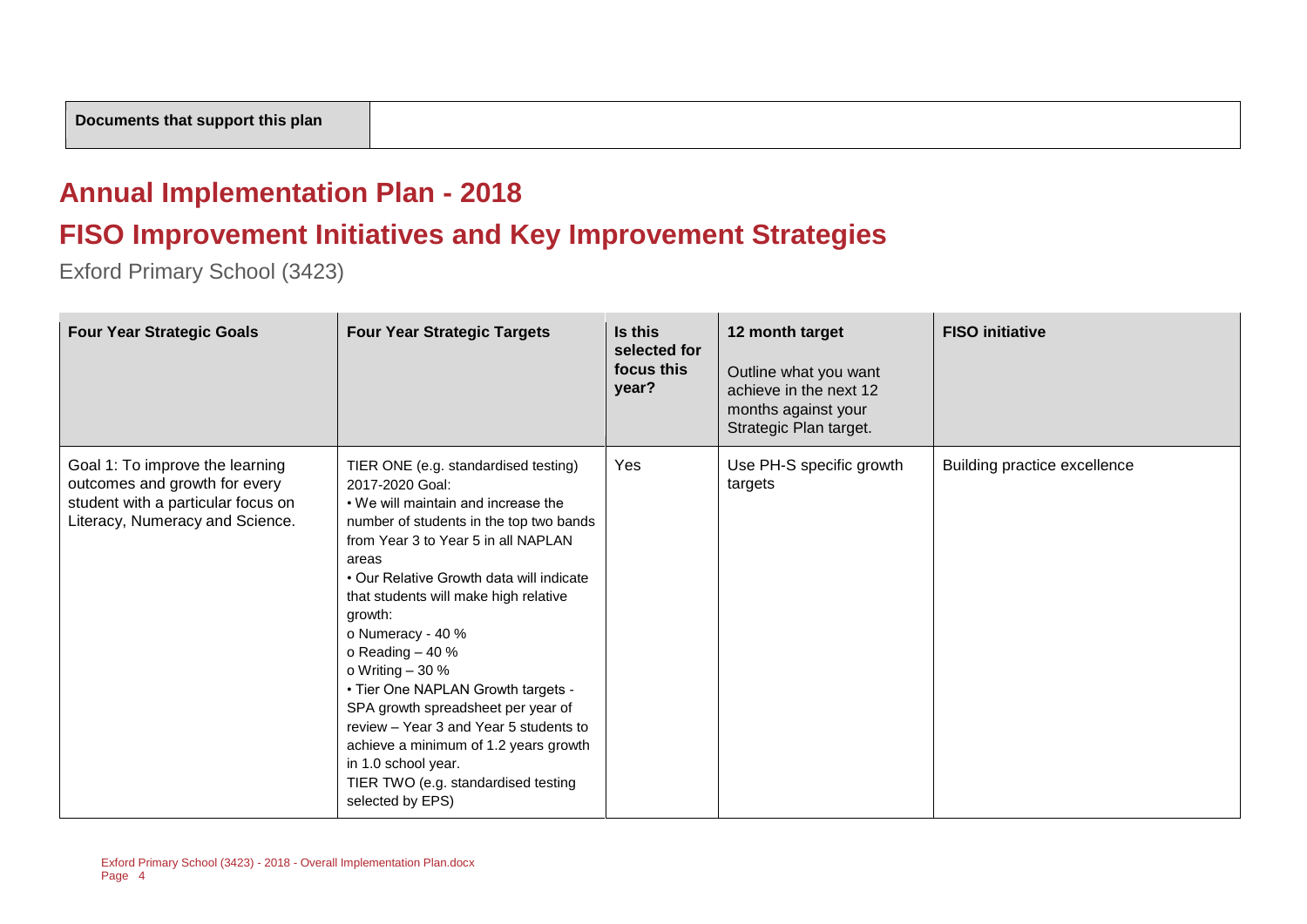| • Single Word Spelling Test to show at<br>least a year's growth in the Spelling<br>age.<br>• PAT Reading, PAT Maths / Maths Plus<br>and PAT Science to show at least a<br>year's growth (using SPA Standard<br>analysis tools.<br>• Tier Two Growth targets spreadsheet<br>(SPA) per year of review - 12 months'<br>growth in 10 months<br>• 100 % of students demonstrate<br>individual growth of 1.O Victorian<br>Curriculum level in the teacher<br>assessed Mathematics and English<br>domains                                                                                                                                                                                   |  |  |
|--------------------------------------------------------------------------------------------------------------------------------------------------------------------------------------------------------------------------------------------------------------------------------------------------------------------------------------------------------------------------------------------------------------------------------------------------------------------------------------------------------------------------------------------------------------------------------------------------------------------------------------------------------------------------------------|--|--|
| TIER THREE (school / class / team<br>based assessment - pre & post testing,<br>rubrics etc)<br>• Ongoing targets set for Writing<br>(VCOP)and key Mathematical areas<br>achieving an effect size of 0.9<br>• Ongoing targets set for Reading based<br>on Fountas & Pinnell Benchmarking<br>Assessment<br>o 3, 6 and 12 month growth targets<br>o 1.2 year's growth in 10 school year<br>• Staff Opinion Survey data<br>demonstrates improvement to:<br>o Collective Efficacy to 90 % (2016 - 83<br>$%$ )<br>o Academic Emphasis to 90 % (2016 -<br>72.3 %)<br>o Guaranteed and Viable Curriculum to<br>$90\%$ (2016 – 83.6 %)<br>o Instructional Leadership to 93 %<br>(2016 91.2 %) |  |  |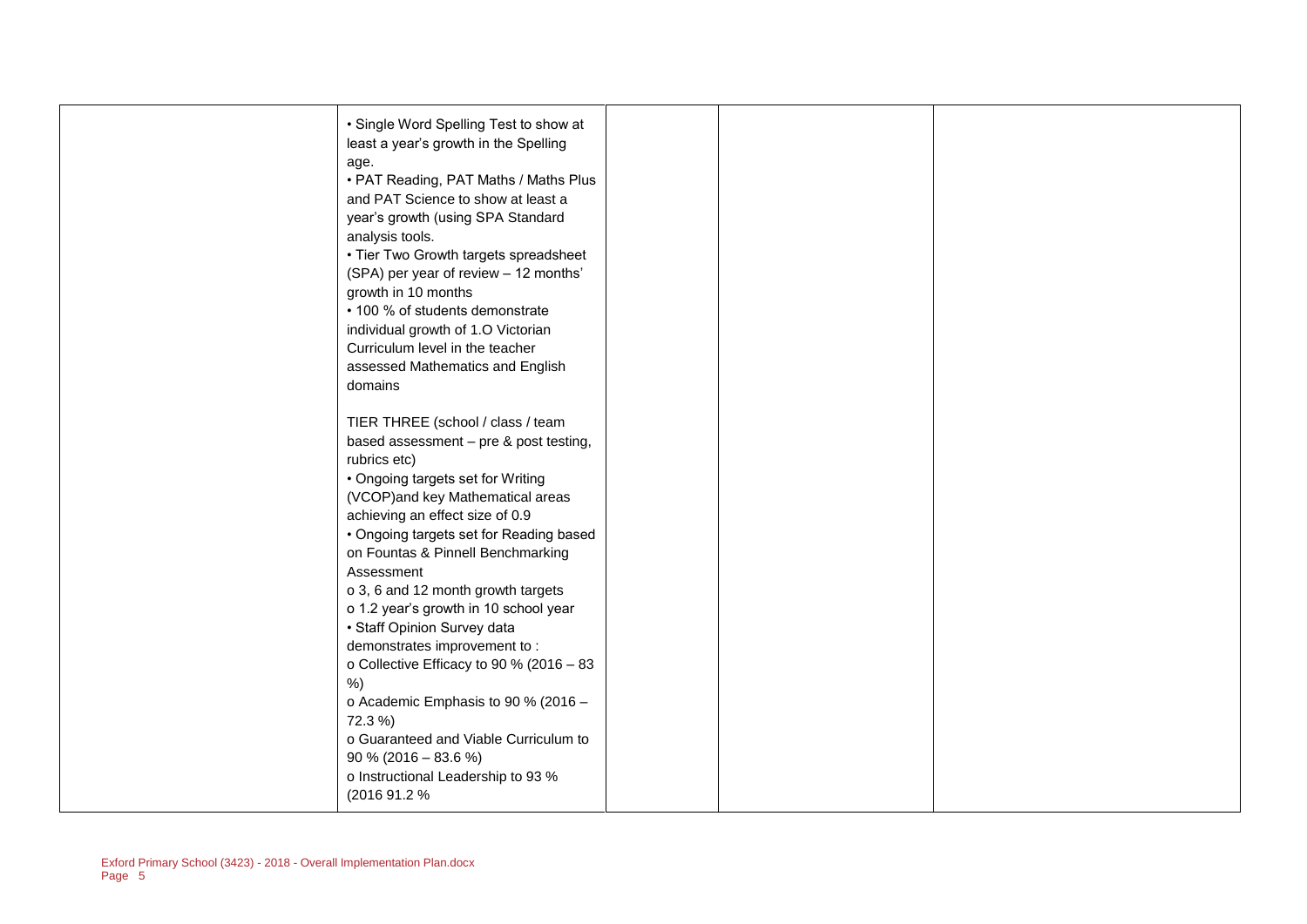| Goal 2: Build every teacher's capacity<br>to empower students to be more<br>intellectually engaged, independent<br>and self-aware learners.                                 | Student Attitudes to School Survey data<br>demonstrates improvement (or at least<br>maintenance at current levels) by the<br>end of the School Strategic Plan period:<br>• Stimulated Learning - 92 % (2017 -<br>87.2 %)<br>• Learning Confidence - 85 % (2017 -<br>66.6 %)<br>• Advocate at school - 85 % (2017 -<br>69.8%)<br>• Self-regulation and goal setting - 85<br>$(2017 - 67%)$<br>Student Attendance target<br>• Aggregate student absence data is<br>reduced from the 2017 15.77 days<br>average absence per student<br>• To reduce unapproved absences from<br>the 2017 unexplained absence data | Yes | <b>Stimulated Learning</b><br>$\bullet$<br>$-88%$<br>Learning<br>Confidence - 70 %<br>Advocate at school<br>$-72%$<br>Self-regulation and<br>goal setting $-70%$                                              | Empowering students and building school<br>pride |
|-----------------------------------------------------------------------------------------------------------------------------------------------------------------------------|---------------------------------------------------------------------------------------------------------------------------------------------------------------------------------------------------------------------------------------------------------------------------------------------------------------------------------------------------------------------------------------------------------------------------------------------------------------------------------------------------------------------------------------------------------------------------------------------------------------|-----|---------------------------------------------------------------------------------------------------------------------------------------------------------------------------------------------------------------|--------------------------------------------------|
| Goal 3: To establish meaningful<br>partnerships with parents and enable<br>their active engagement in their<br>children's learning and the life of the<br>school community. | • Parent Opinion Survey data is<br>maintained and improved:<br>o School Connectedness - 94 % (2017<br>$-90%$<br>o General satisfaction - 94 % (2017 -<br>$90\%$<br>o Effective teaching - 94 % (2017 - 85<br>%<br>o Stimulating Learning - 94 % (2017 -<br>81 %)<br>o High expectations for success - 95 %<br>$(2017 - 94 %$                                                                                                                                                                                                                                                                                  | Yes | o School Connectedness -<br>91 %<br>o General satisfaction - 91<br>$\frac{0}{0}$<br>o Effective teaching - 87 %<br>o Stimulating Learning - 85<br>$\frac{0}{0}$<br>o High expectations for<br>success - $94%$ | <b>Building communities</b>                      |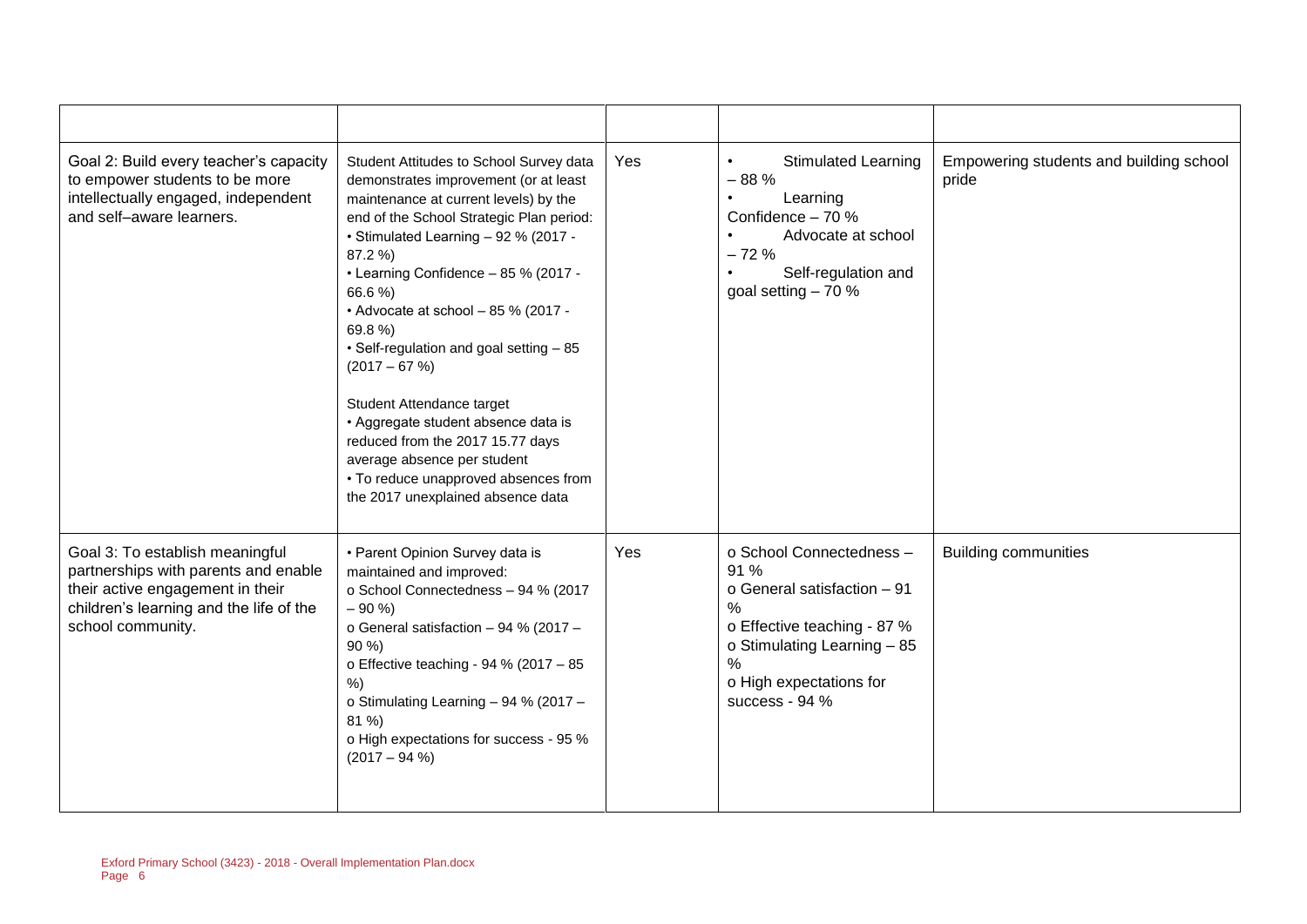#### **Improvement Initiatives Rationale**

We will work to embed our focus on excellence in teaching and learning and achieving continuous improvement in student achievement and learning growth. We will also focus on strengthening students' ownership of their learning and further build the three–way partnership of students, parents and teachers.

The focus of the Strategic Plan will be on:

- The work of our Professional Learning teams and their capacity
- Strengthening the practices within our PLTs to effectively gather and use data to identify gaps in learning and to accurately evaluate progress on the learning continuum for every student.
- Building every teacher's capacity to increase students' intellectual engagement and participation in learning by embedding 'visible' learning principles
- The use of digital technologies across the curriculum
- More student centered approaches to teaching and learning

| Goal 1                            | Goal 1: To improve the learning outcomes and growth for every student with a particular focus on Literacy, Numeracy and<br>Science.                                                        |  |  |
|-----------------------------------|--------------------------------------------------------------------------------------------------------------------------------------------------------------------------------------------|--|--|
| 12 month target 1.1               | Use PH-S specific growth targets                                                                                                                                                           |  |  |
| <b>FISO Initiative</b>            | Building practice excellence                                                                                                                                                               |  |  |
| <b>Key Improvement Strategies</b> |                                                                                                                                                                                            |  |  |
| KIS <sub>1</sub>                  | To refine our EPS Instructional Model to incorporate High Impact Teaching Strategies and to strengthen its implementation in<br>all our teaching and learning practices.                   |  |  |
| KIS <sub>2</sub>                  | To refine and embed a guaranteed and viable curriculum so there is a clear and consistent approach to teaching and learning<br>in Literacy, Numeracy and Science.                          |  |  |
| KIS <sub>3</sub>                  | To implement a consistent approach to the triangulation of student achievement data to drive accurate planning for student<br>learning needs and to measure the impact of our instruction. |  |  |
| KIS <sub>4</sub>                  | To focus on our approach to building leadership capacity to drive school improvement.                                                                                                      |  |  |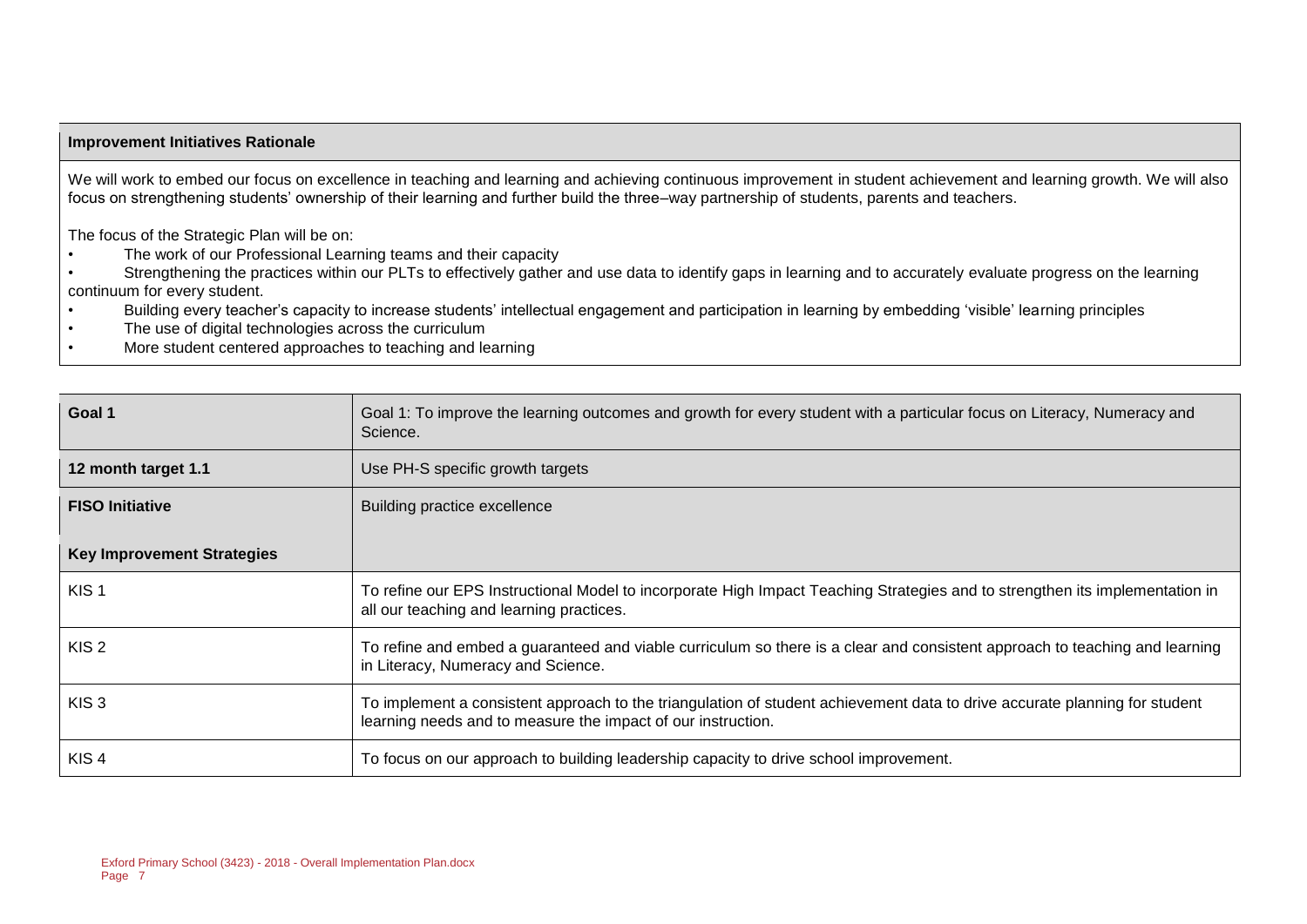| Goal 2                            | Goal 2: Build every teacher's capacity to empower students to be more intellectually engaged, independent and self-aware<br>learners.                                    |  |  |  |
|-----------------------------------|--------------------------------------------------------------------------------------------------------------------------------------------------------------------------|--|--|--|
| 12 month target 2.1               | Stimulated Learning - 88 %<br>Learning Confidence - 70 %<br>Advocate at school - 72 %<br>Self-regulation and goal setting - 70 %                                         |  |  |  |
| <b>FISO Initiative</b>            | Empowering students and building school pride                                                                                                                            |  |  |  |
| <b>Key Improvement Strategies</b> |                                                                                                                                                                          |  |  |  |
| KIS <sub>1</sub>                  | Build teacher capacity to empower students in their own learning.                                                                                                        |  |  |  |
| KIS <sub>2</sub>                  | Consistently establish meaningful learning goals through enhanced feedback processes from teachers to students, using<br>reflective practices, peer and self assessment. |  |  |  |

| Goal 3                            | Goal 3: To establish meaningful partnerships with parents and enable their active engagement in their children's learning and<br>the life of the school community.        |  |  |  |
|-----------------------------------|---------------------------------------------------------------------------------------------------------------------------------------------------------------------------|--|--|--|
| 12 month target 3.1               | o School Connectedness - 91 %<br>o General satisfaction $-91\%$<br>o Effective teaching - 87 %<br>o Stimulating Learning - 85 %<br>o High expectations for success - 94 % |  |  |  |
| <b>FISO Initiative</b>            | <b>Building communities</b>                                                                                                                                               |  |  |  |
| <b>Key Improvement Strategies</b> |                                                                                                                                                                           |  |  |  |
| KIS <sub>1</sub>                  | Develop and strengthen the three–way educational partnership with parents and families.                                                                                   |  |  |  |
| KIS <sub>2</sub>                  | Extend students' capacity to articulate and share their learning and successes in the classroom and with their parents.                                                   |  |  |  |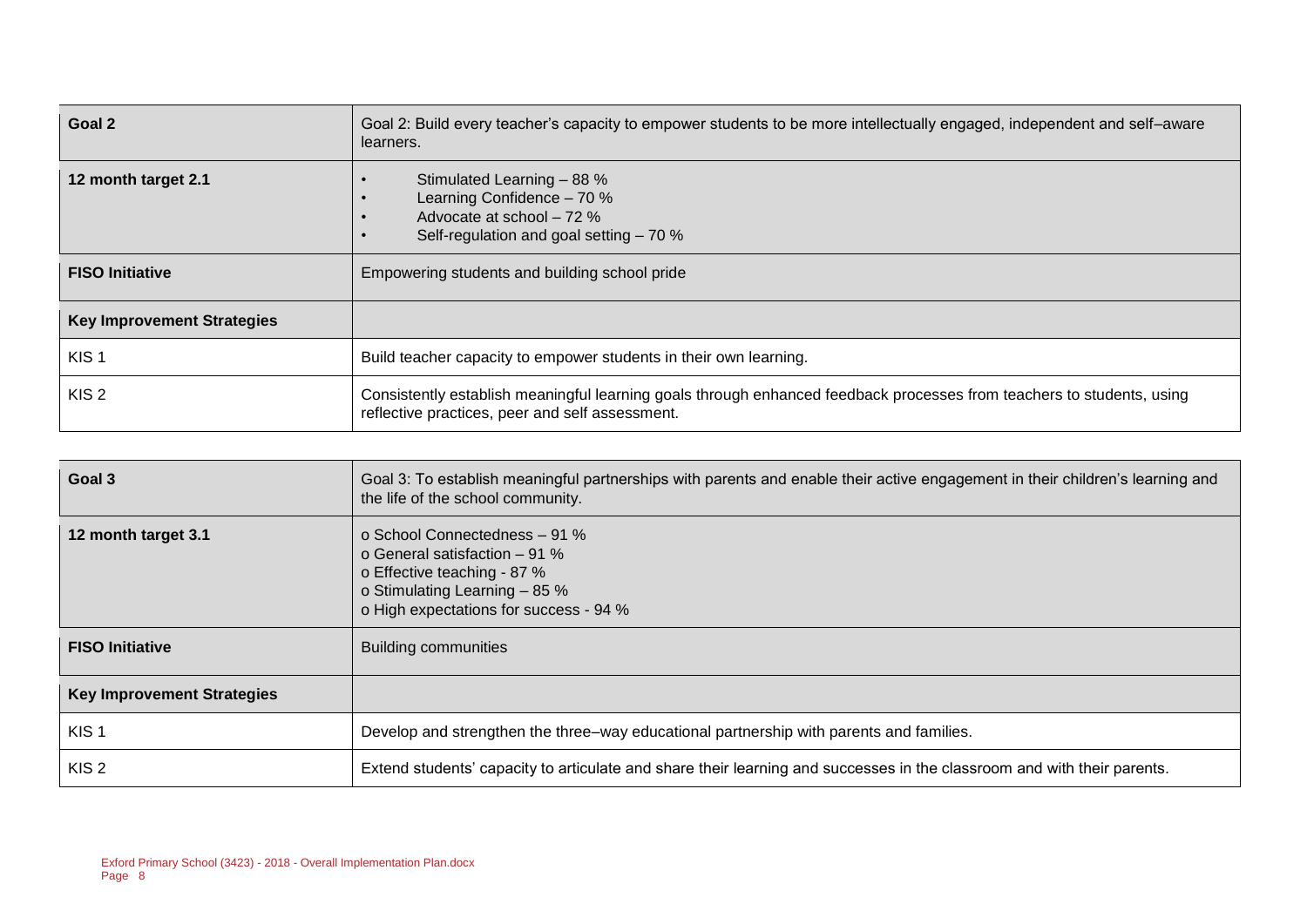### **Define Evidence of Impact and Activities and Milestones - 2018**

| Goal 1                                                                                               | Goal 1: To improve the learning outcomes and growth for every student with a particular focus on Literacy, Numeracy and Science.                                                                                                                                                                                                                                                                                                                                                                                                                                                                 |                                                                                                                                      |  |  |  |  |  |
|------------------------------------------------------------------------------------------------------|--------------------------------------------------------------------------------------------------------------------------------------------------------------------------------------------------------------------------------------------------------------------------------------------------------------------------------------------------------------------------------------------------------------------------------------------------------------------------------------------------------------------------------------------------------------------------------------------------|--------------------------------------------------------------------------------------------------------------------------------------|--|--|--|--|--|
| 12 month target 1.1                                                                                  | Use PH-S specific growth targets                                                                                                                                                                                                                                                                                                                                                                                                                                                                                                                                                                 |                                                                                                                                      |  |  |  |  |  |
| <b>FISO Initiative</b>                                                                               | Building practice excellence                                                                                                                                                                                                                                                                                                                                                                                                                                                                                                                                                                     |                                                                                                                                      |  |  |  |  |  |
| <b>Key Improvement Strategy 1</b>                                                                    | teaching and learning practices.                                                                                                                                                                                                                                                                                                                                                                                                                                                                                                                                                                 | To refine our EPS Instructional Model to incorporate High Impact Teaching Strategies and to strengthen its implementation in all our |  |  |  |  |  |
| Actions                                                                                              |                                                                                                                                                                                                                                                                                                                                                                                                                                                                                                                                                                                                  | Further develop a consistent understanding of High Impact Teaching Strategies across all teaching staff.                             |  |  |  |  |  |
|                                                                                                      |                                                                                                                                                                                                                                                                                                                                                                                                                                                                                                                                                                                                  | Further develop processes that enable teachers to reflect on their use of High Impact Teaching Strategies                            |  |  |  |  |  |
|                                                                                                      |                                                                                                                                                                                                                                                                                                                                                                                                                                                                                                                                                                                                  | Regularly and systematically provide feedback to teachers (from colleagues and students) about curriculum, teaching and learning     |  |  |  |  |  |
| Evidence of impact                                                                                   | Students will:<br>* Articulate their learning goals in every lesson<br>* Receive regular feedback on the achievement of their learning goals<br>Be able to think about their goals metacognitively<br>Teachers will use:<br>* More evidence based research to inform their work<br>* Reflect on their own proficiency with HITS<br>* Articulate a shared vocabulary and effective practices.<br>* Use HITS in their action research<br>School leaders will:<br>* Conduct regular Learning Walks and provide timely feedback to teaching teams<br>* Prioritise our professional learning schedule |                                                                                                                                      |  |  |  |  |  |
| <b>Activities and Milestones</b><br>Is this a<br><b>Budget</b><br>Who<br>When<br><b>Professional</b> |                                                                                                                                                                                                                                                                                                                                                                                                                                                                                                                                                                                                  |                                                                                                                                      |  |  |  |  |  |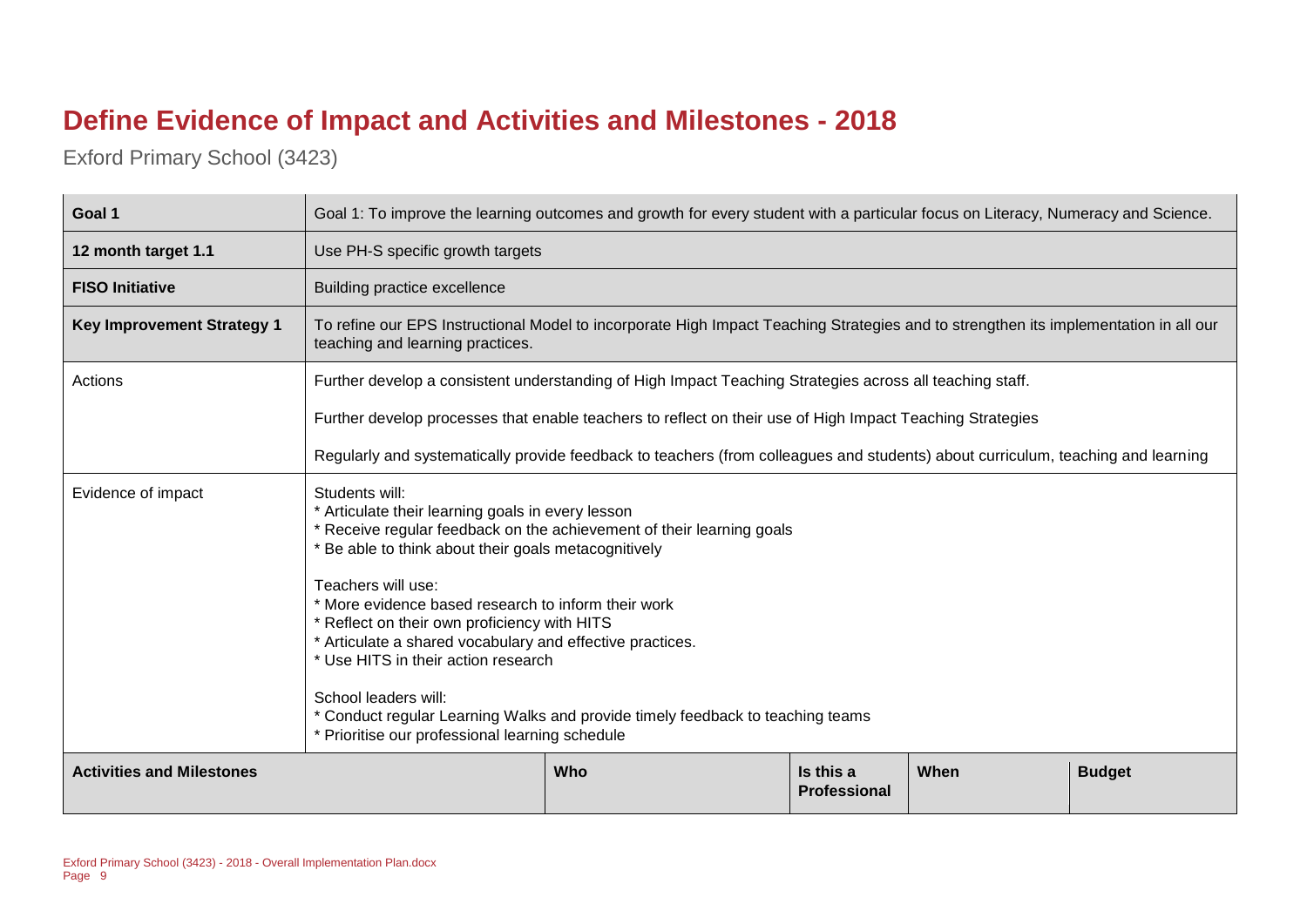|                                                                                                                                                                                                                                                     |                    | Learning<br><b>Priority</b> |                            |                                                 |
|-----------------------------------------------------------------------------------------------------------------------------------------------------------------------------------------------------------------------------------------------------|--------------------|-----------------------------|----------------------------|-------------------------------------------------|
| Curriculum day used to unpack and develop common<br>understanding of High Impact Teaching Strategies                                                                                                                                                | Leading Teacher(s) | $\overline{\mathsf{M}}$ Yes | from: Term 1<br>to: Term 1 | \$0.00<br>$\Box$ Equity funding will<br>be used |
| Develop and utilise a reflective tool to self-assess teacher<br>proficiency of the High Impact Teaching Strategies<br>Use reflective tool to develop PDP goal(s) and set collaborative<br>Growth Goal groups that will meet at least twice per term | Teacher(s)         | $\overline{\mathsf{M}}$ Yes | from: Term 1<br>to: Term 4 | \$0.00<br>$\Box$ Equity funding will<br>be used |
| Refine E.P.S. Instructional Model to include information from the<br>High Impact Teaching Strategies document                                                                                                                                       | Leading Teacher(s) | $\overline{\mathsf{M}}$ Yes | from: Term 1<br>to: Term 1 | \$0.00<br>$\Box$ Equity funding will<br>be used |

| Goal 1                            | Goal 1: To improve the learning outcomes and growth for every student with a particular focus on Literacy, Numeracy and Science.                                                                                                                |
|-----------------------------------|-------------------------------------------------------------------------------------------------------------------------------------------------------------------------------------------------------------------------------------------------|
| 12 month target 1.1               | Use PH-S specific growth targets                                                                                                                                                                                                                |
| <b>FISO Initiative</b>            | Building practice excellence                                                                                                                                                                                                                    |
| <b>Key Improvement Strategy 2</b> | To refine and embed a guaranteed and viable curriculum so there is a clear and consistent approach to teaching and learning in<br>Literacy, Numeracy and Science.                                                                               |
| Actions                           | Continue to unpack the Victorian Curriculum to ensure clear expectations for each subject and each year level                                                                                                                                   |
|                                   | Review, revise and further develop consistent practices in teaching Literacy, Numeracy and Science                                                                                                                                              |
| Evidence of impact                | Students will:<br>* Articulate their learning goals in every lesson, with understanding of their next learning<br>* Receive regular feedback on the achievement of their learning goals<br>* Be able to think about their goals metacognitively |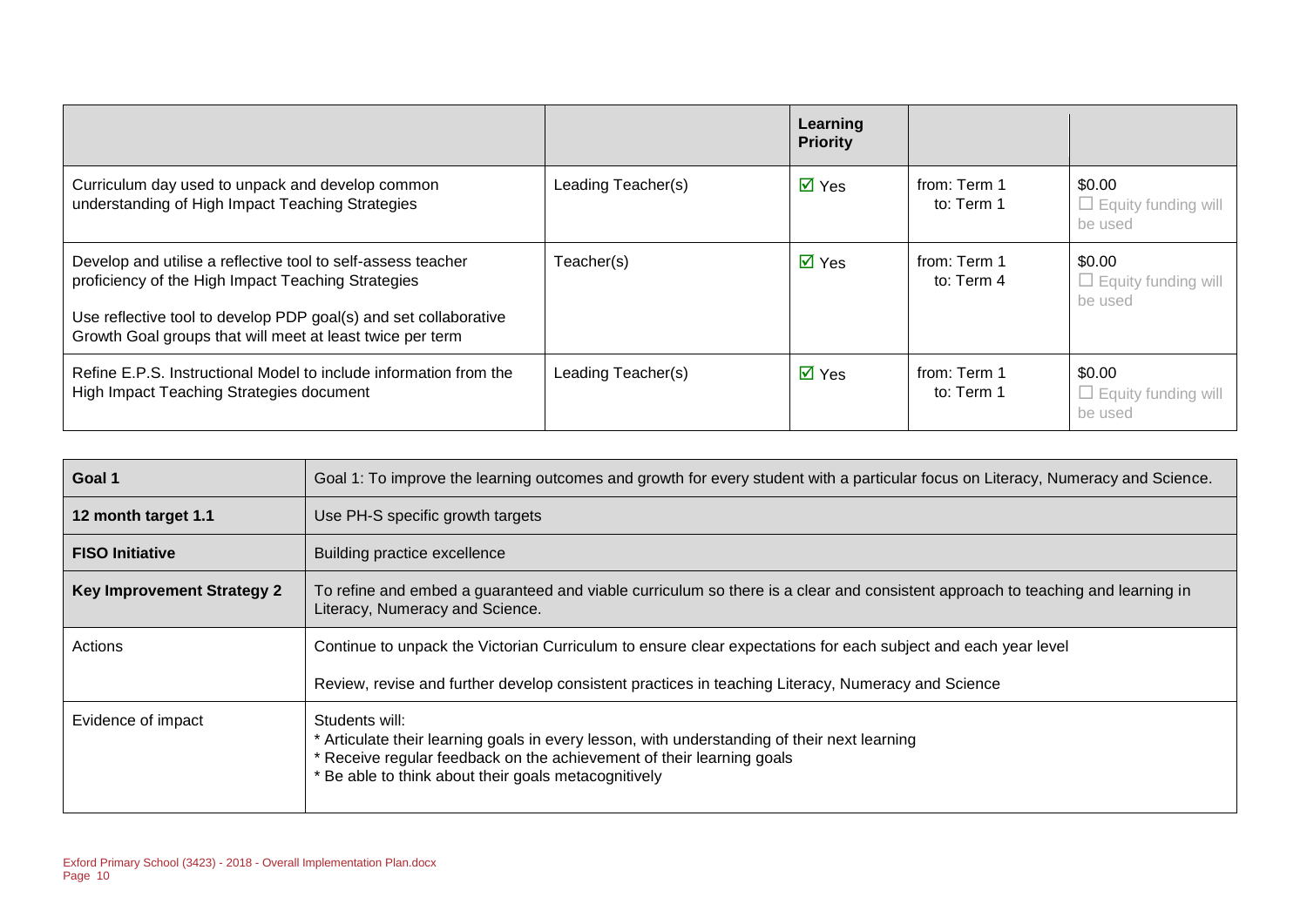| Teachers will:                                                                                                                                                                                                                                                         | * Use the school developed curriculum documents which outline a continuum for learning<br>* Have a deeper understanding of the Victorian Curriculum (which will lead to greater consistency of teacher judgement)<br>* Design assessment tasks which directly relate to the Victoria Curriculum<br>School leaders will:<br>* Engage with all teaching teams on a weekly basis (Leading Teachers attend all PLT Meetings)<br>* Prioritise our professional learning schedule |                    |                             |                            |                                                 |
|------------------------------------------------------------------------------------------------------------------------------------------------------------------------------------------------------------------------------------------------------------------------|-----------------------------------------------------------------------------------------------------------------------------------------------------------------------------------------------------------------------------------------------------------------------------------------------------------------------------------------------------------------------------------------------------------------------------------------------------------------------------|--------------------|-----------------------------|----------------------------|-------------------------------------------------|
| <b>Budget</b><br><b>Activities and Milestones</b><br>Who<br>Is this a<br>When<br>Professional<br>Learning<br><b>Priority</b>                                                                                                                                           |                                                                                                                                                                                                                                                                                                                                                                                                                                                                             |                    |                             |                            |                                                 |
| Form Curriculum Action Teams (CATS) for Literacy, Numeracy<br>and Project Based Learning<br>- Teams will use data to drive improvement in their subject areas<br>- Will create action plans<br>- Create E.P.S. curriculum proficiency scale continuum<br>documentation |                                                                                                                                                                                                                                                                                                                                                                                                                                                                             | Leadership Team    | $\overline{\mathsf{M}}$ Yes | from: Term 1<br>to: Term 4 | \$0.00<br>$\Box$ Equity funding will<br>be used |
| Research into current Literacy practices:<br>- Observations<br>- Discussions with teachers<br>- Data analysis<br>- Evidence based research<br>- Student shadowing and interviews<br>- links to Literacy Portal                                                         |                                                                                                                                                                                                                                                                                                                                                                                                                                                                             | Leadership Team    | $\overline{\mathsf{M}}$ Yes | from: Term 1<br>to: Term 1 | \$0.00<br>$\Box$ Equity funding will<br>be used |
| Revise E.P.S. common practices document for Literacy                                                                                                                                                                                                                   |                                                                                                                                                                                                                                                                                                                                                                                                                                                                             | Leading Teacher(s) | $\overline{M}$ Yes          | from: Term 1<br>to: Term 1 | \$0.00<br>$\Box$ Equity funding will<br>be used |
| Revise E.P.S. common practices document for Numeracy to<br>include changes to our practice over the previous years                                                                                                                                                     |                                                                                                                                                                                                                                                                                                                                                                                                                                                                             | Leading Teacher(s) | $\overline{\mathsf{M}}$ Yes | from: Term 1<br>to: Term 1 | \$0.00<br>$\Box$ Equity funding will<br>be used |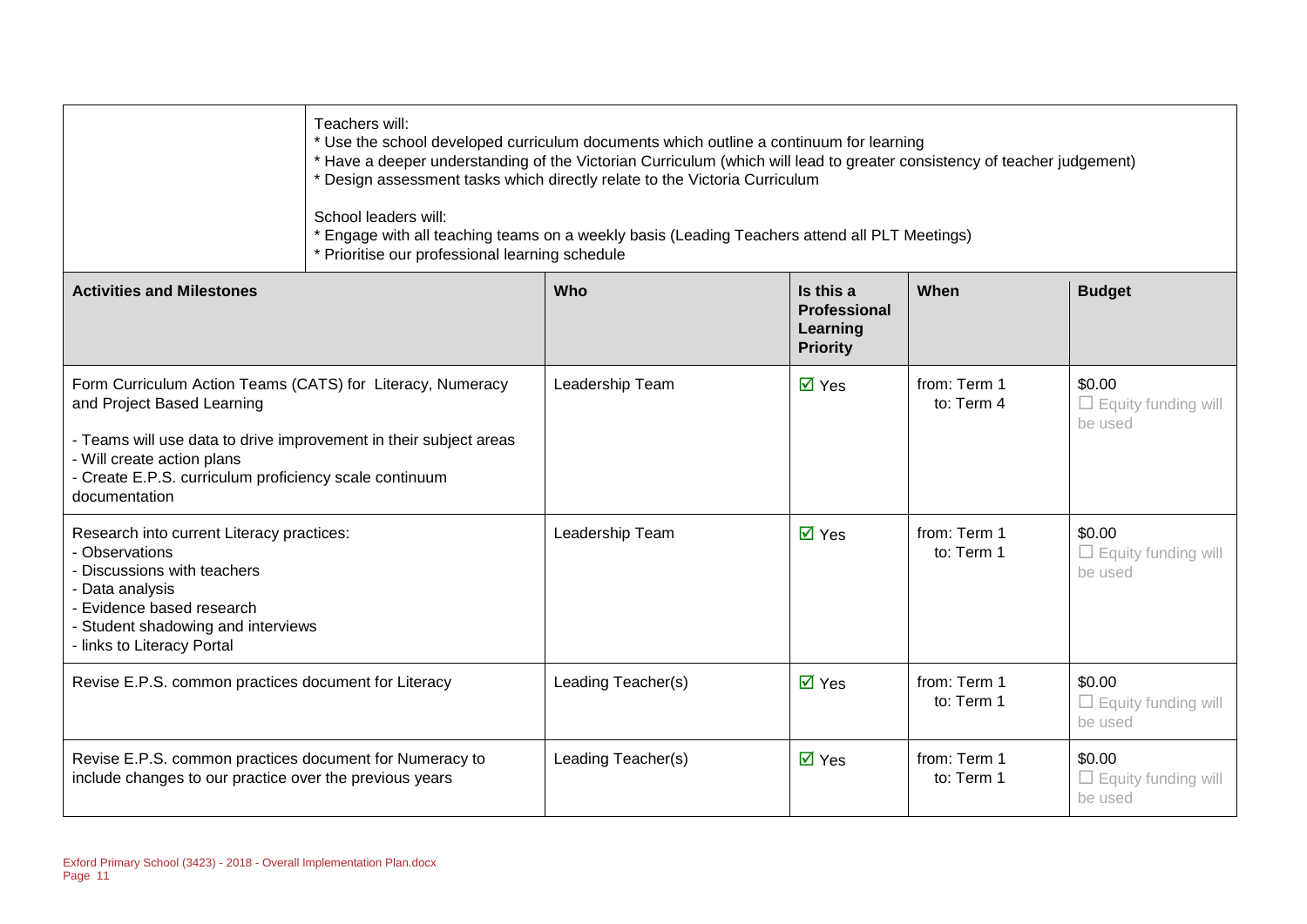| Curriculum day focus on Literacy strategies identified in the<br>Literacy Toolkit (Literacy and Numeracy Strategy) | Leadership Team | $\overline{M}$ Yes | from: Term 2<br>to: Term 2 | \$0.00<br>$\Box$ Equity funding will |
|--------------------------------------------------------------------------------------------------------------------|-----------------|--------------------|----------------------------|--------------------------------------|
|                                                                                                                    |                 |                    |                            | be used                              |

| Goal 1                            | Goal 1: To improve the learning outcomes and growth for every student with a particular focus on Literacy, Numeracy and Science.                                                                                                                                                               |  |  |  |  |  |
|-----------------------------------|------------------------------------------------------------------------------------------------------------------------------------------------------------------------------------------------------------------------------------------------------------------------------------------------|--|--|--|--|--|
| 12 month target 1.1               | Use PH-S specific growth targets                                                                                                                                                                                                                                                               |  |  |  |  |  |
| <b>FISO Initiative</b>            | Building practice excellence                                                                                                                                                                                                                                                                   |  |  |  |  |  |
| <b>Key Improvement Strategy 3</b> | To implement a consistent approach to the triangulation of student achievement data to drive accurate planning for student learning<br>needs and to measure the impact of our instruction.                                                                                                     |  |  |  |  |  |
| Actions                           | Strengthen teachers' capacity to moderate effectively and to triangulate data to make more consistent judgements of each student's<br>learning progress.                                                                                                                                       |  |  |  |  |  |
|                                   | Further strengthen the PLT's use of assessment tools to drive teaching and learning                                                                                                                                                                                                            |  |  |  |  |  |
| Evidence of impact                | Students will:<br>* Articulate their learning goals in every lesson<br>* Articulate that they are experiencing the right level of challenge in their learning<br>* Receive regular feedback on the achievement of their learning goals<br>* Be able to think about their goals metacognitively |  |  |  |  |  |
|                                   | Teachers will:<br>* Use the school developed assessment schedule and enter all data onto SPA Markbook for individual student and cohort data<br>analysis<br>* Demonstrate greater consistency of teacher judgement                                                                             |  |  |  |  |  |
|                                   | School leaders will:<br>* Engage with all teaching teams on a weekly basis (Leading Teachers attend all PLT Meetings)<br>* Prioritise our professional learning schedule                                                                                                                       |  |  |  |  |  |
| <b>Activities and Milestones</b>  | Is this a<br>When<br>Who<br><b>Budget</b><br><b>Professional</b>                                                                                                                                                                                                                               |  |  |  |  |  |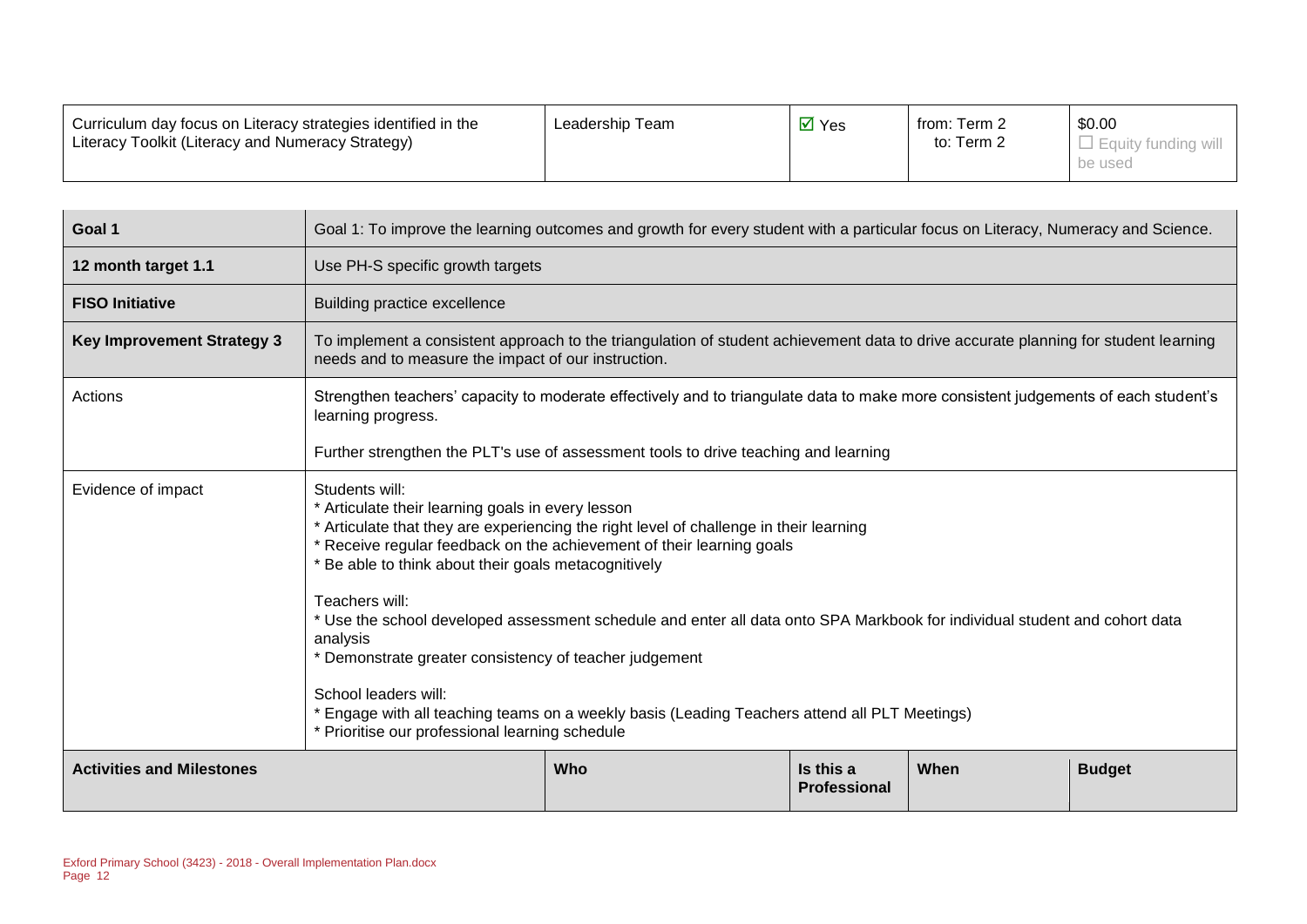|                                                                                                     |                            | Learning<br><b>Priority</b> |                              |                                                 |
|-----------------------------------------------------------------------------------------------------|----------------------------|-----------------------------|------------------------------|-------------------------------------------------|
| Revise current E.P.S. assessment schedule                                                           | Leading Teacher(s)         | $\overline{\mathsf{M}}$ Yes | from: Term 1<br>to: Term 1   | \$0.00<br>$\Box$ Equity funding will<br>be used |
| Introduce new triangulation tool to teaching staff                                                  | Leading Teacher(s)         | $\Box$ No                   | from: Term 1<br>to: Term 1   | \$0.00<br>$\Box$ Equity funding will<br>be used |
| Develop proficiency scales for each major unit of work using the<br><b>EPS curriculum documents</b> | Teacher(s)                 | $\overline{\mathsf{M}}$ Yes | from: Term 1<br>to: Term 4   | \$0.00<br>$\Box$ Equity funding will<br>be used |
| Dedicated PLCs and PLT meetings for the moderation of student<br>data and work samples              | Teacher(s)                 | $\overline{\mathsf{M}}$ Yes | from: Term 1<br>to: Term 4   | \$0.00<br>$\Box$ Equity funding will<br>be used |
| Curriculum day focus on formative assessment (Term 3)                                               | <b>Assistant Principal</b> | $\overline{\mathsf{M}}$ Yes | from: Term 3<br>to: Term 3   | \$0.00<br>$\Box$ Equity funding will<br>be used |
| Consolidate our use of 'Cold Write' (VCOP) as an assessment tool<br>in Writing.                     | Teacher(s)                 | $\overline{\mathsf{M}}$ Yes | from: Term 1<br>to: Term $4$ | \$0.00<br>$\Box$ Equity funding will<br>be used |

| Goal 1                            | Goal 1: To improve the learning outcomes and growth for every student with a particular focus on Literacy, Numeracy and Science. |
|-----------------------------------|----------------------------------------------------------------------------------------------------------------------------------|
| 12 month target 1.1               | Use PH-S specific growth targets                                                                                                 |
| <b>FISO Initiative</b>            | Building practice excellence                                                                                                     |
| <b>Key Improvement Strategy 4</b> | To focus on our approach to building leadership capacity to drive school improvement.                                            |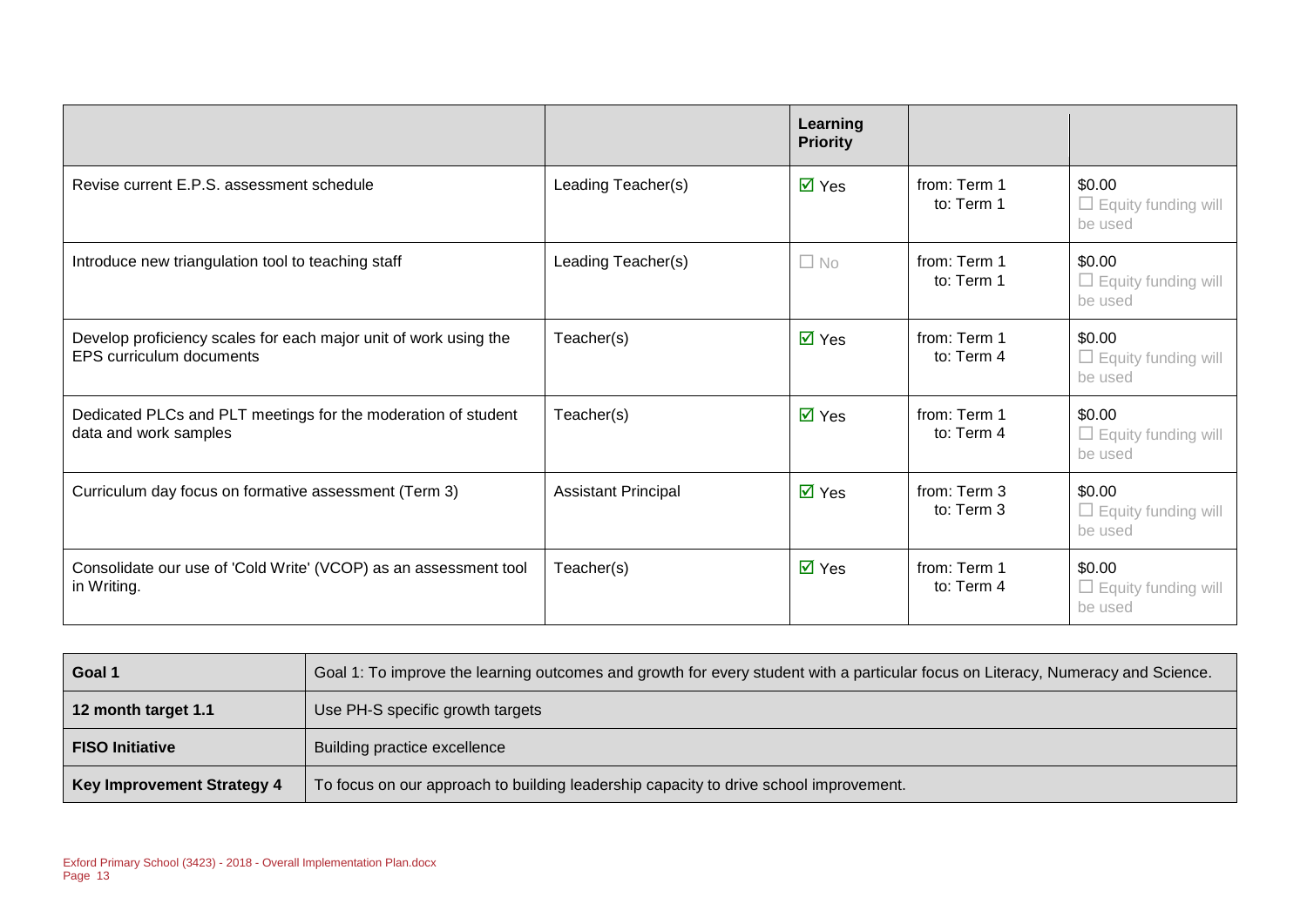| Actions                                                                                                                                                                               | * Duplicate Leading Teacher- Educational Leader role - each LT-EL to work with half the school PLTs - planning, assessment and<br>coaching<br>* Developing PLT Leaders' knowledge and capacity to lead their teams |                 |                                                                 |                            |                                                                 |
|---------------------------------------------------------------------------------------------------------------------------------------------------------------------------------------|--------------------------------------------------------------------------------------------------------------------------------------------------------------------------------------------------------------------|-----------------|-----------------------------------------------------------------|----------------------------|-----------------------------------------------------------------|
| Evidence of impact                                                                                                                                                                    | School leaders will:<br>* Engage with all teaching teams on a weekly basis (Leading Teachers attend all PLT Meetings)<br>* Prioritise our professional learning schedule                                           |                 |                                                                 |                            |                                                                 |
| <b>Activities and Milestones</b>                                                                                                                                                      |                                                                                                                                                                                                                    | <b>Who</b>      | Is this a<br><b>Professional</b><br>Learning<br><b>Priority</b> | When                       | <b>Budget</b>                                                   |
| Participate in the Bastow Leading Literacy PL (7 days)                                                                                                                                |                                                                                                                                                                                                                    | Leadership Team | $\overline{M}$ Yes                                              | from: Term 1<br>to: Term 4 | \$13,300.00<br>$\Box$ Equity funding will<br>be used            |
| School developed leadership preparation day                                                                                                                                           |                                                                                                                                                                                                                    | Leadership Team | $\overline{M}$ Yes                                              | from: Term 1<br>to: Term 1 | \$0.00<br>$\Box$ Equity funding will<br>be used                 |
| Continue with weekly leadership meetings which includes:<br>- professional practice<br>- strategic direction<br>- operational                                                         |                                                                                                                                                                                                                    | Leadership Team | $\Box$ No                                                       | from: Term 1<br>to: Term 4 | \$0.00<br>$\Box$ Equity funding will<br>be used                 |
| Utilise reflective tools to develop leadership PDP goals for all<br>leaders (Learning by doing, Collaborative teams that transform<br>schools).                                       |                                                                                                                                                                                                                    | Leadership Team | $\Box$ No                                                       | from: Term 1<br>to: Term 4 | \$0.00<br>$\Box$ Equity funding will<br>be used                 |
| Use<br>Duplicate Leading Teacher- Educational Leader role - each LT-EL<br>to work with half the school PLTs - planning, assessment and<br>coaching - equity funds to add to SRP funds |                                                                                                                                                                                                                    | Principal       | $\Box$ No                                                       | from: Term 1<br>to: Term 4 | \$211,183.00<br>$\triangleright$ Equity funding will<br>be used |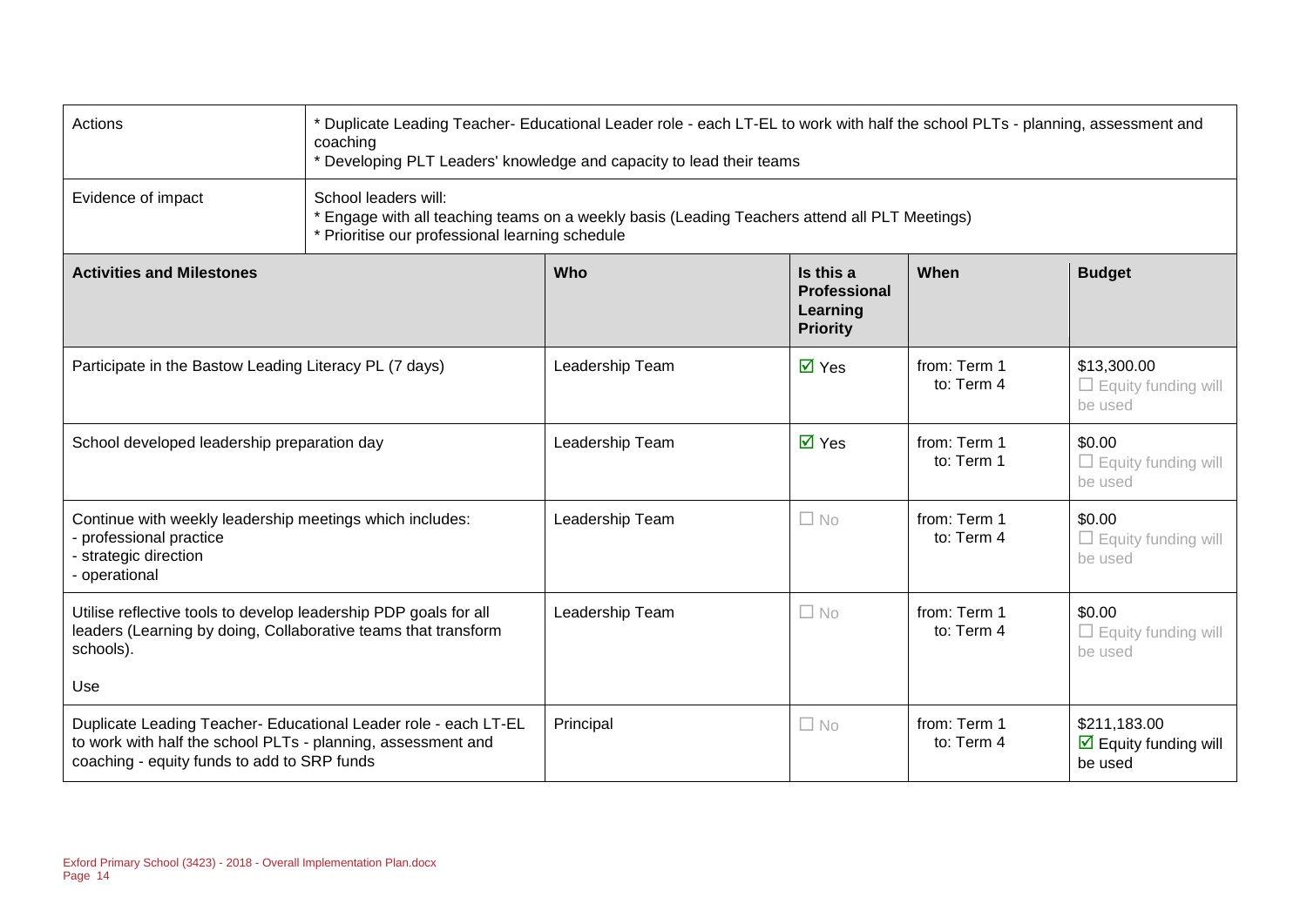| Goal 2                            | Goal 2: Build every teacher's capacity to empower students to be more intellectually engaged, independent and self-aware learners.                                                                                                                                                                                                                                                                                                                                                                                                                                                                                                                                                                                                                                      |                                                                                                                          |  |  |  |
|-----------------------------------|-------------------------------------------------------------------------------------------------------------------------------------------------------------------------------------------------------------------------------------------------------------------------------------------------------------------------------------------------------------------------------------------------------------------------------------------------------------------------------------------------------------------------------------------------------------------------------------------------------------------------------------------------------------------------------------------------------------------------------------------------------------------------|--------------------------------------------------------------------------------------------------------------------------|--|--|--|
| 12 month target 2.1               | Stimulated Learning - 88 %<br>Learning Confidence - 70 %<br>Advocate at school - 72 %<br>Self-regulation and goal setting - 70 %                                                                                                                                                                                                                                                                                                                                                                                                                                                                                                                                                                                                                                        |                                                                                                                          |  |  |  |
| <b>FISO Initiative</b>            | Empowering students and building school pride                                                                                                                                                                                                                                                                                                                                                                                                                                                                                                                                                                                                                                                                                                                           |                                                                                                                          |  |  |  |
| <b>Key Improvement Strategy 1</b> | Build teacher capacity to empower students in their own learning.                                                                                                                                                                                                                                                                                                                                                                                                                                                                                                                                                                                                                                                                                                       |                                                                                                                          |  |  |  |
| Actions                           |                                                                                                                                                                                                                                                                                                                                                                                                                                                                                                                                                                                                                                                                                                                                                                         | * Teachers will engage students with their learning goals (discussing the student data from which the goals are formed). |  |  |  |
| Evidence of impact                | Students will:<br>* Articulate their learning goals in every lesson<br>* Be able to identify samples of work which provide evidence of meeting their goals<br>* Receive regular feedback on the achievement of their learning goals<br>* Be engaged in developing the driving questions for their Project Based Learning units.<br>Teachers will:<br>* Use student and cohort data analysis to develop challenging goals for students<br>* Engage students in self assessment against the achievement of the goals (What am I learning and why and how will I know I have<br>been successful?)<br>* Use student voice as a form of feedback.<br>School leaders will:<br>* Continue to use student shadowing in Learning Walks to provide student insights into our work |                                                                                                                          |  |  |  |
| <b>Activities and Milestones</b>  | Who<br>Is this a<br>When<br><b>Budget</b><br><b>Professional</b><br>Learning<br><b>Priority</b>                                                                                                                                                                                                                                                                                                                                                                                                                                                                                                                                                                                                                                                                         |                                                                                                                          |  |  |  |
|                                   | Provide professional learning for teachers to best engage students<br>Leadership Team<br>from: Term 1<br>\$0.00<br>$\Box$ No<br>with their own achievement data in order to form effective goals.<br>to: Term 4<br>$\Box$ Equity funding will<br>be used                                                                                                                                                                                                                                                                                                                                                                                                                                                                                                                |                                                                                                                          |  |  |  |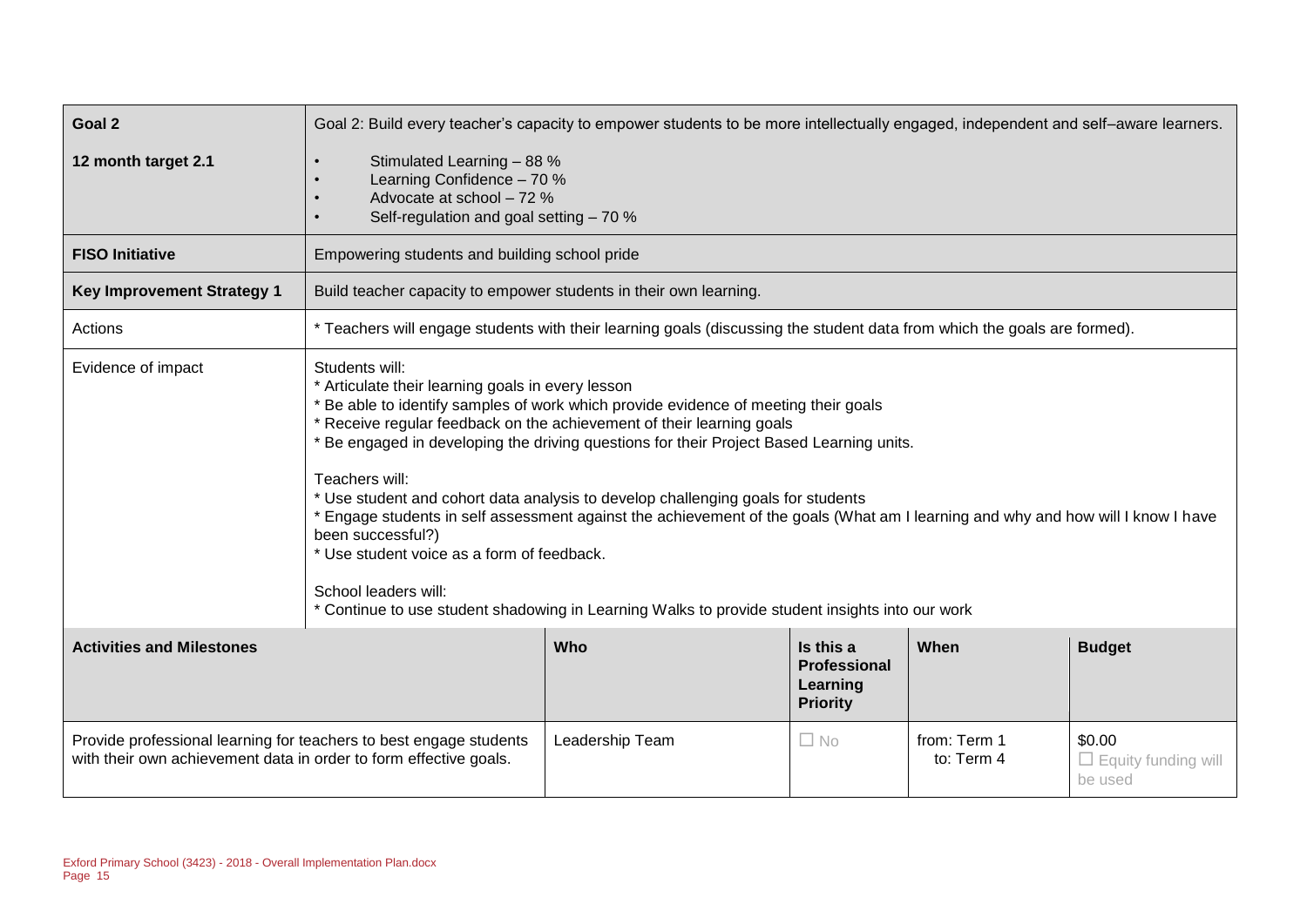| Empower students to articulate their learning goals and to reflect | <b>All Staff</b> | ' No | from: Term . | \$0.00  |
|--------------------------------------------------------------------|------------------|------|--------------|---------|
| on their achievement.                                              |                  |      | to: Term 4   |         |
|                                                                    |                  |      |              | be used |

| Goal 2                            | Goal 2: Build every teacher's capacity to empower students to be more intellectually engaged, independent and self-aware learners.                                                                                                                                                                                                                                                                                                                                                                                                                                                                                                                                                                                                                                      |
|-----------------------------------|-------------------------------------------------------------------------------------------------------------------------------------------------------------------------------------------------------------------------------------------------------------------------------------------------------------------------------------------------------------------------------------------------------------------------------------------------------------------------------------------------------------------------------------------------------------------------------------------------------------------------------------------------------------------------------------------------------------------------------------------------------------------------|
| 12 month target 2.1               | Stimulated Learning - 88 %<br>$\bullet$<br>Learning Confidence - 70 %<br>Advocate at school - 72 %<br>$\bullet$<br>Self-regulation and goal setting - 70 %<br>$\bullet$                                                                                                                                                                                                                                                                                                                                                                                                                                                                                                                                                                                                 |
| <b>FISO Initiative</b>            | Empowering students and building school pride                                                                                                                                                                                                                                                                                                                                                                                                                                                                                                                                                                                                                                                                                                                           |
| <b>Key Improvement Strategy 2</b> | Consistently establish meaningful learning goals through enhanced feedback processes from teachers to students, using reflective<br>practices, peer and self assessment.                                                                                                                                                                                                                                                                                                                                                                                                                                                                                                                                                                                                |
| Actions                           | * Teachers will further develop and deepen their understanding of formative assessment and providing feedback.<br>* To develop teachers' capacity to support students to be reflective learners.                                                                                                                                                                                                                                                                                                                                                                                                                                                                                                                                                                        |
| Evidence of impact                | Students will:<br>* Articulate their learning goals in every lesson<br>* Be able to identify samples of work which provide evidence of meeting their goals<br>* Receive regular feedback on the achievement of their learning goals<br>* Be engaged in developing the driving questions for their Project Based Learning units.<br>Teachers will:<br>* Use student and cohort data analysis to develop challenging goals for students<br>* Engage students in self assessment against the achievement of the goals (What am I learning and why and how will I know I have<br>been successful?)<br>* Use student voice as a form of feedback.<br>School leaders will:<br>* Continue to use student shadowing in Learning Walks to provide student insights into our work |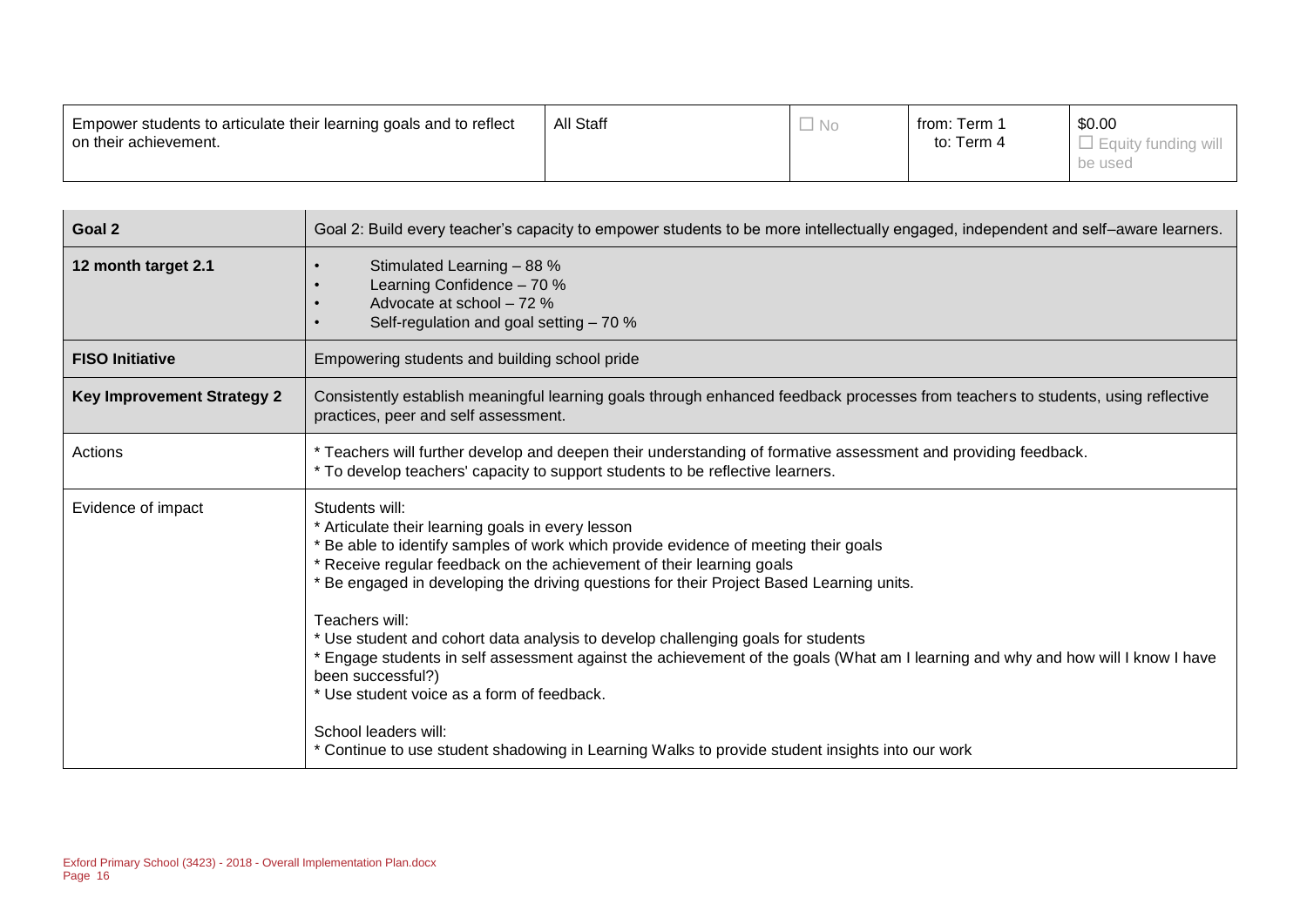| <b>Activities and Milestones</b>                                                                         | <b>Who</b>      | Is this a<br>Professional<br>Learning<br><b>Priority</b> | When                       | <b>Budget</b>                                     |
|----------------------------------------------------------------------------------------------------------|-----------------|----------------------------------------------------------|----------------------------|---------------------------------------------------|
| Purchase Dylan Williams's text, 'Embedding Formative<br>Assessment' for the Leadership Team.             | Leadership Team | $\Box$ No                                                | from: Term 1<br>to: Term 4 | \$230.00<br>$\Box$ Equity funding will<br>be used |
| Use Dylan Williams's text, 'Embedding Formative Assessment' as a<br>mentor text for the Leadership Team. | Leadership Team | $\Box$ No                                                | from: Term 1<br>to: Term 4 | \$0.00<br>$\Box$ Equity funding will<br>be used   |

| Goal 3                            | Goal 3: To establish meaningful partnerships with parents and enable their active engagement in their children's learning and the life<br>of the school community.                                                                                                                                                                         |
|-----------------------------------|--------------------------------------------------------------------------------------------------------------------------------------------------------------------------------------------------------------------------------------------------------------------------------------------------------------------------------------------|
| 12 month target 3.1               | o School Connectedness - 91 %<br>o General satisfaction $-91\%$<br>o Effective teaching - 87 %<br>o Stimulating Learning - 85 %<br>o High expectations for success - 94 %                                                                                                                                                                  |
| <b>FISO Initiative</b>            | <b>Building communities</b>                                                                                                                                                                                                                                                                                                                |
| <b>Key Improvement Strategy 1</b> | Develop and strengthen the three–way educational partnership with parents and families.                                                                                                                                                                                                                                                    |
| Actions                           | * Improve our use of Seesaw to communicate and make learning visible to our students' families.                                                                                                                                                                                                                                            |
| Evidence of impact                | Students will:<br>* Articulate their learning goals in every lesson<br>* Be able to identify samples of work which provide evidence of meeting their goals<br>* Receive regular feedback on the achievement of their learning goals.<br>Teachers will:<br>* Use student and cohort data analysis to develop challenging goals for students |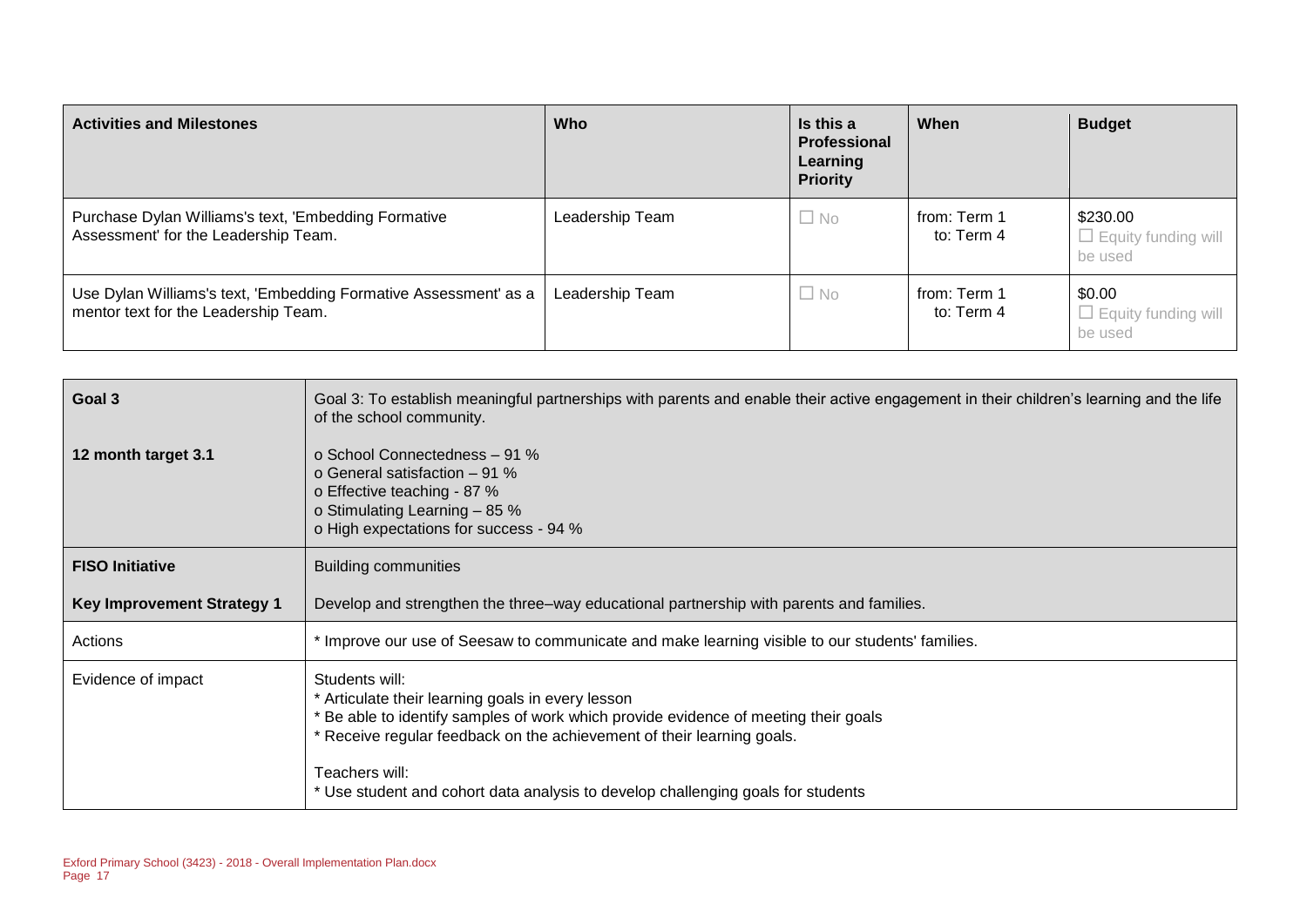|                                                                                                                 | been successful?)<br>School leaders will: | * Engage students in self assessment against the achievement of the goals (What am I learning and why and how will I know I have<br>* Use student voice as a form of feedback.<br>* Continue to use student shadowing in Learning Walks to provide student insights into our work |                                                                 |                            |                                                 |  |  |  |
|-----------------------------------------------------------------------------------------------------------------|-------------------------------------------|-----------------------------------------------------------------------------------------------------------------------------------------------------------------------------------------------------------------------------------------------------------------------------------|-----------------------------------------------------------------|----------------------------|-------------------------------------------------|--|--|--|
| <b>Activities and Milestones</b>                                                                                |                                           | <b>Who</b>                                                                                                                                                                                                                                                                        | Is this a<br><b>Professional</b><br>Learning<br><b>Priority</b> | When                       | <b>Budget</b>                                   |  |  |  |
| Reflect and clarify on the role of the teacher, student and parent in<br>the PST Conferences (post Seesaw).     |                                           | All Staff                                                                                                                                                                                                                                                                         | $\Box$ No                                                       | from: Term 1<br>to: Term 1 | \$0.00<br>$\Box$ Equity funding will<br>be used |  |  |  |
| Invite parents to our Term 1 Parent Information evening where<br>students and teachers will model using Seesaw. |                                           | All Staff                                                                                                                                                                                                                                                                         | $\Box$ No                                                       | from: Term 1<br>to: Term 1 | \$0.00<br>$\Box$ Equity funding will<br>be used |  |  |  |
| Develop and share our 'How to read proficiency scales' document<br>with our families                            |                                           | All Staff                                                                                                                                                                                                                                                                         | $\Box$ No                                                       | from: Term 1<br>to: Term 4 | \$0.00<br>$\Box$ Equity funding will<br>be used |  |  |  |

| Goal 3                 | Goal 3: To establish meaningful partnerships with parents and enable their active engagement in their children's learning and the life<br>of the school community.        |
|------------------------|---------------------------------------------------------------------------------------------------------------------------------------------------------------------------|
| 12 month target 3.1    | o School Connectedness - 91 %<br>o General satisfaction $-91\%$<br>o Effective teaching - 87 %<br>o Stimulating Learning - 85 %<br>o High expectations for success - 94 % |
| <b>FISO Initiative</b> | <b>Building communities</b>                                                                                                                                               |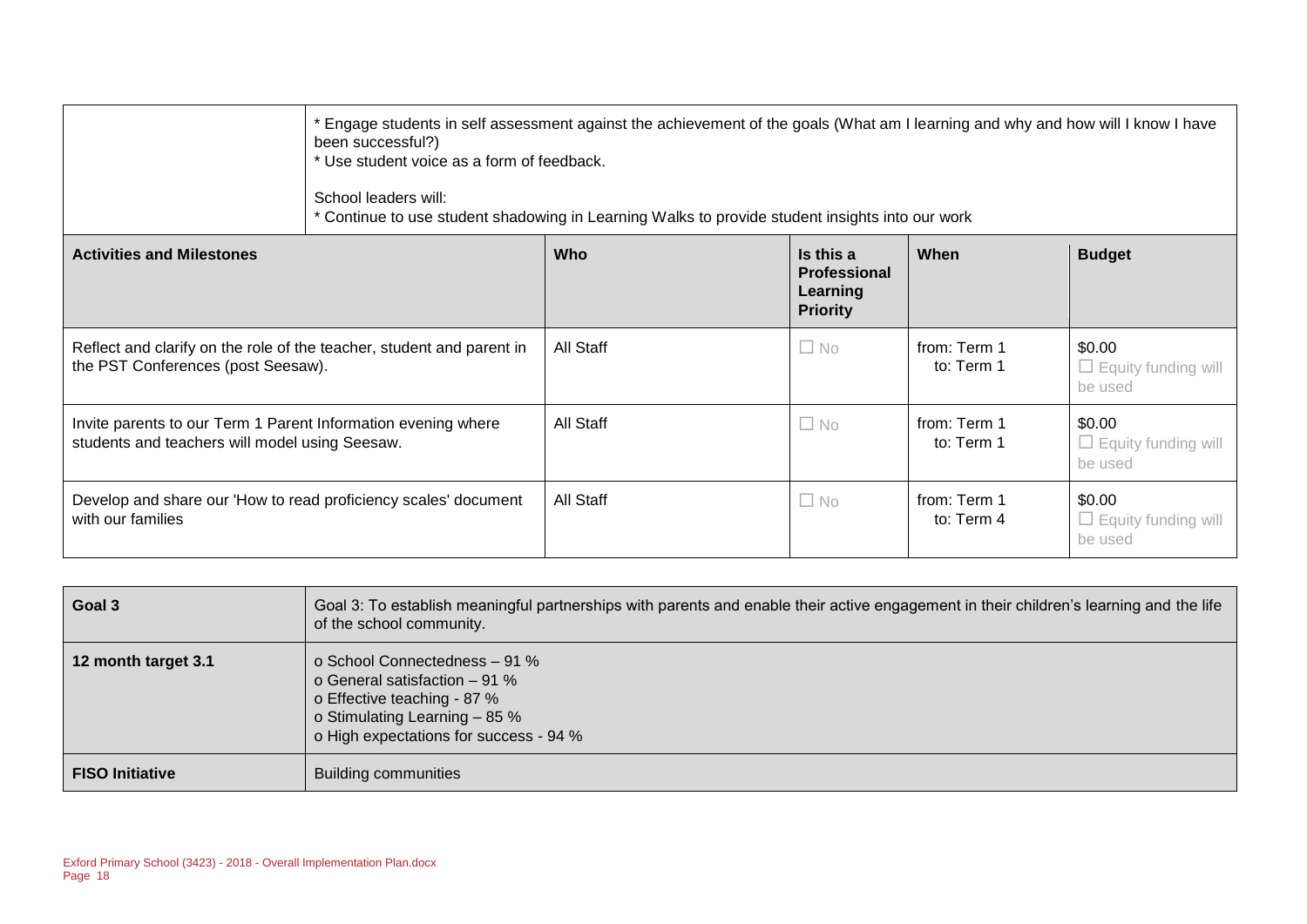| <b>Key Improvement Strategy 2</b>                                                         | Extend students' capacity to articulate and share their learning and successes in the classroom and with their parents.                                                                                                                                                                                                                                                                                                                                                                                                                                                                                                                                                     |                                                                                                                                           |                                                          |                            |                                                 |  |  |
|-------------------------------------------------------------------------------------------|-----------------------------------------------------------------------------------------------------------------------------------------------------------------------------------------------------------------------------------------------------------------------------------------------------------------------------------------------------------------------------------------------------------------------------------------------------------------------------------------------------------------------------------------------------------------------------------------------------------------------------------------------------------------------------|-------------------------------------------------------------------------------------------------------------------------------------------|----------------------------------------------------------|----------------------------|-------------------------------------------------|--|--|
| Actions                                                                                   |                                                                                                                                                                                                                                                                                                                                                                                                                                                                                                                                                                                                                                                                             | Develop a consistent and visible learning model for students to enable them to be active partners in their learning.                      |                                                          |                            |                                                 |  |  |
|                                                                                           |                                                                                                                                                                                                                                                                                                                                                                                                                                                                                                                                                                                                                                                                             | Students are able to articulate their own learning progress, their next learning and how they will achieve it (using proficiency scales). |                                                          |                            |                                                 |  |  |
| Evidence of impact                                                                        | Students will:<br>* Articulate their learning goals in every lesson<br>* Be able to identify samples of work which provide evidence of meeting their goals<br>* Receive regular feedback on the achievement of their learning goals<br>Teachers will:<br>* Use student and cohort data analysis to develop challenging goals for students<br>* Engage students in self assessment against the achievement of the goals (What am I learning and why and how will I know I have<br>been successful?)<br>* Use student voice as a form of feedback.<br>School leaders will:<br>* Continue to use student shadowing in Learning Walks to provide student insights into our work |                                                                                                                                           |                                                          |                            |                                                 |  |  |
| <b>Activities and Milestones</b>                                                          |                                                                                                                                                                                                                                                                                                                                                                                                                                                                                                                                                                                                                                                                             | <b>Who</b>                                                                                                                                | Is this a<br>Professional<br>Learning<br><b>Priority</b> | When                       | <b>Budget</b>                                   |  |  |
| Explanation of proficiency scale rubrics for Seesaw.                                      |                                                                                                                                                                                                                                                                                                                                                                                                                                                                                                                                                                                                                                                                             | Team Leader(s)                                                                                                                            | $\square$ No                                             | from: Term 1<br>to: Term 4 | \$0.00<br>$\Box$ Equity funding will<br>be used |  |  |
| Develop students' ability to articulate their learning goals - videos<br>posted to Seesaw |                                                                                                                                                                                                                                                                                                                                                                                                                                                                                                                                                                                                                                                                             | Teacher(s)                                                                                                                                | $\square$ No                                             | from: Term 1<br>to: Term 4 | \$0.00<br>$\Box$ Equity funding will<br>be used |  |  |

#### **Professional Learning and Development Plan - 2018**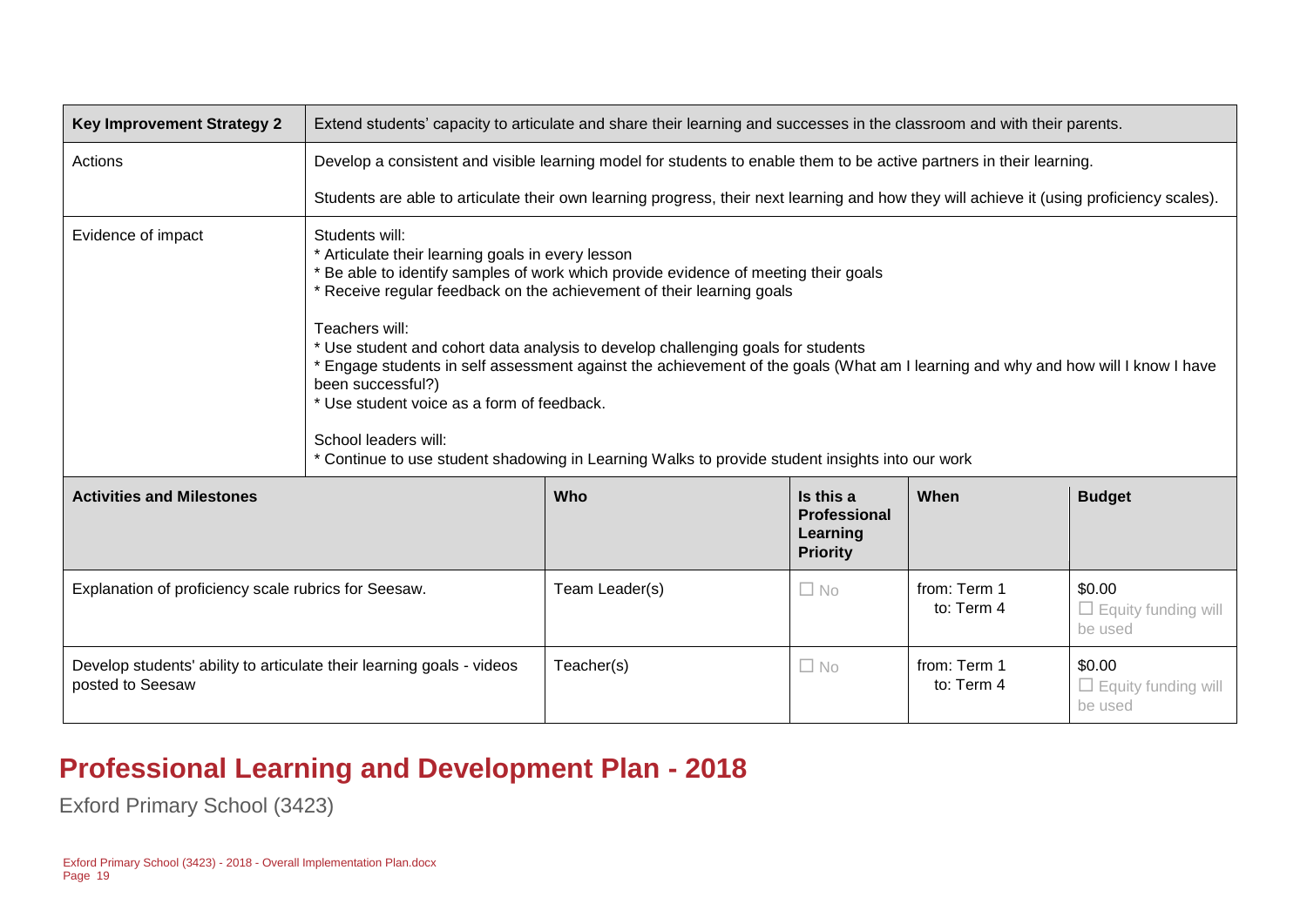| <b>Professional Learning</b><br><b>Priority</b>                                                                                                                                                                                                                                     | Who                   | When                       | <b>Key Professional Learning</b><br><b>Strategies</b>                                                                                                                                     | <b>Organisational Structure</b>                         | <b>Expertise Accessed</b>              | Where                           |
|-------------------------------------------------------------------------------------------------------------------------------------------------------------------------------------------------------------------------------------------------------------------------------------|-----------------------|----------------------------|-------------------------------------------------------------------------------------------------------------------------------------------------------------------------------------------|---------------------------------------------------------|----------------------------------------|---------------------------------|
| Curriculum day used to<br>unpack and develop common<br>understanding of High Impact<br><b>Teaching Strategies</b>                                                                                                                                                                   | Leading<br>Teacher(s) | from: Term 1<br>to: Term 1 | $\triangledown$ Preparation<br>$\boxtimes$ Formalised PLC/PLTs<br>$\boxtimes$ Individualised Reflection                                                                                   | ☑ Whole School Student<br>Free Day                      | $\overline{\mathbf{z}}$ Internal staff | $\overline{\mathsf{M}}$ On-site |
| Develop and utilise a<br>reflective tool to self-assess<br>teacher proficiency of the<br><b>High Impact Teaching</b><br><b>Strategies</b><br>Use reflective tool to develop<br>PDP goal(s) and set<br>collaborative Growth Goal<br>groups that will meet at least<br>twice per term | Teacher(s)            | from: Term 1<br>to: Term 4 | $\triangledown$ Collaborative<br>Inquiry/Action Research<br>team<br>$\triangledown$ Peer observation<br>including feedback and<br>reflection<br>$\triangledown$ Individualised Reflection | ☑ Whole School Student<br>Free Day<br>☑ PLC/PLT Meeting | $\overline{\mathbf{z}}$ Internal staff | $\overline{\mathsf{M}}$ On-site |
| Refine E.P.S. Instructional<br>Model to include information<br>from the High Impact<br><b>Teaching Strategies</b><br>document                                                                                                                                                       | Leading<br>Teacher(s) | from: Term 1<br>to: Term 1 | $\overline{\mathbf{y}}$ Planning<br>$\overline{\mathbf{y}}$ Preparation<br>$\triangledown$ Formalised PLC/PLTs                                                                            | $\triangledown$ PLC/PLT Meeting                         | $\overline{\mathbf{z}}$ Internal staff | $\overline{\mathsf{M}}$ On-site |
| Form Curriculum Action<br>Teams (CATS) for Literacy,<br>Numeracy and Project Based<br>Learning                                                                                                                                                                                      | Leadership<br>Team    | from: Term 1<br>to: Term 4 | $\triangleright$ Design of formative<br>assessments<br>$\overline{\mathbf{2}}$ Formalised PLC/PLTs                                                                                        | $\triangledown$ PLC/PLT Meeting                         | $\overline{\mathbf{z}}$ Internal staff | $\overline{\mathsf{M}}$ On-site |
| - Teams will use data to drive<br>improvement in their subject<br>areas<br>- Will create action plans<br>- Create E.P.S. curriculum                                                                                                                                                 |                       |                            |                                                                                                                                                                                           |                                                         |                                        |                                 |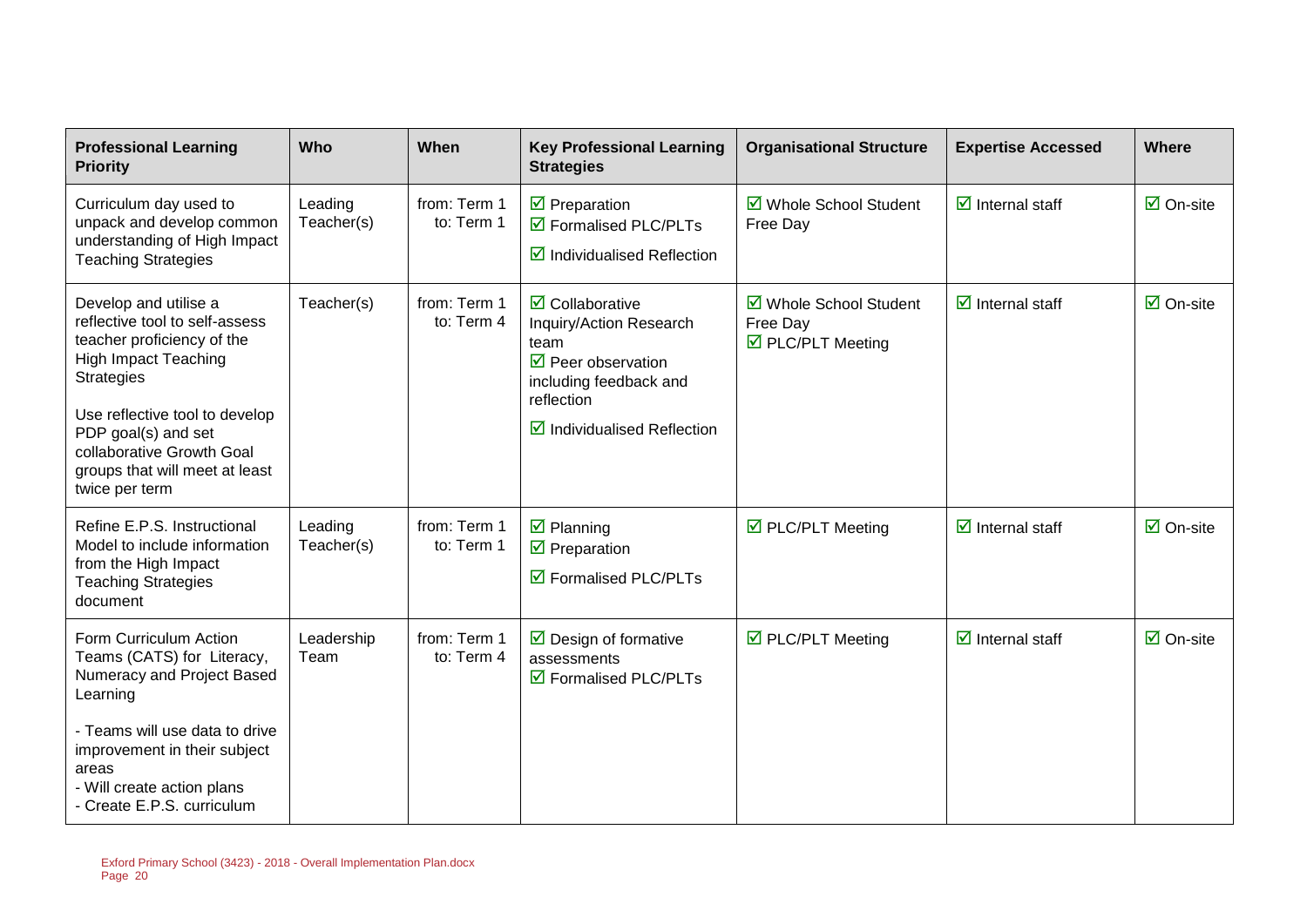| proficiency scale continuum<br>documentation                                                                                                                                                                         |                       |                            |                                                                                                                                                                                        |                                    |                                        |                                 |
|----------------------------------------------------------------------------------------------------------------------------------------------------------------------------------------------------------------------|-----------------------|----------------------------|----------------------------------------------------------------------------------------------------------------------------------------------------------------------------------------|------------------------------------|----------------------------------------|---------------------------------|
| Research into current<br>Literacy practices:<br>- Observations<br>- Discussions with teachers<br>- Data analysis<br>- Evidence based research<br>- Student shadowing and<br>interviews<br>- links to Literacy Portal | Leadership<br>Team    | from: Term 1<br>to: Term 1 | $\overline{\mathbf{y}}$ Moderated assessment<br>of student learning<br>$\overline{\mathbf{2}}$ Collaborative<br>Inquiry/Action Research<br>team<br>$\triangledown$ Formalised PLC/PLTs | ☑ PLC/PLT Meeting                  | $\overline{\mathbf{M}}$ Internal staff | $\overline{\Box}$ On-site       |
| Revise E.P.S. common<br>practices document for<br>Literacy                                                                                                                                                           | Leading<br>Teacher(s) | from: Term 1<br>to: Term 1 | $\overline{\mathbf{z}}$ Planning<br>$\boxtimes$ Formalised PLC/PLTs<br>$\boxtimes$ Individualised Reflection                                                                           | ☑ PLC/PLT Meeting                  | $\overline{\mathbf{M}}$ Internal staff | $\boxdot$ On-site               |
| Revise E.P.S. common<br>practices document for<br>Numeracy to include changes<br>to our practice over the<br>previous years                                                                                          | Leading<br>Teacher(s) | from: Term 1<br>to: Term 1 | $\overline{\mathbf{z}}$ Planning<br>☑ Formalised PLC/PLTs<br>$\boxtimes$ Individualised Reflection                                                                                     | ☑ PLC/PLT Meeting                  | $\overline{\mathbf{M}}$ Internal staff | $\overline{\Box}$ On-site       |
| Curriculum day focus on<br>Literacy strategies identified<br>in the Literacy Toolkit<br>(Literacy and Numeracy<br>Strategy)                                                                                          | Leadership<br>Team    | from: Term 2<br>to: Term 2 | $\triangledown$ Collaborative<br>Inquiry/Action Research<br>team<br>☑ Curriculum development<br>$\boxtimes$ Formalised PLC/PLTs                                                        | ☑ Whole School Student<br>Free Day | $\overline{\mathbf{M}}$ Internal staff | $\overline{\mathsf{M}}$ On-site |
| Revise current E.P.S.<br>assessment schedule                                                                                                                                                                         | Leading<br>Teacher(s) | from: Term 1<br>to: Term 1 | $\boxtimes$ Planning<br>$\triangleright$ Design of formative<br>assessments<br>$\overline{\mathbf{M}}$ Formalised PLC/PLTs                                                             | ☑ PLC/PLT Meeting                  | $\overline{\mathbf{y}}$ Internal staff | $\boxdot$ On-site               |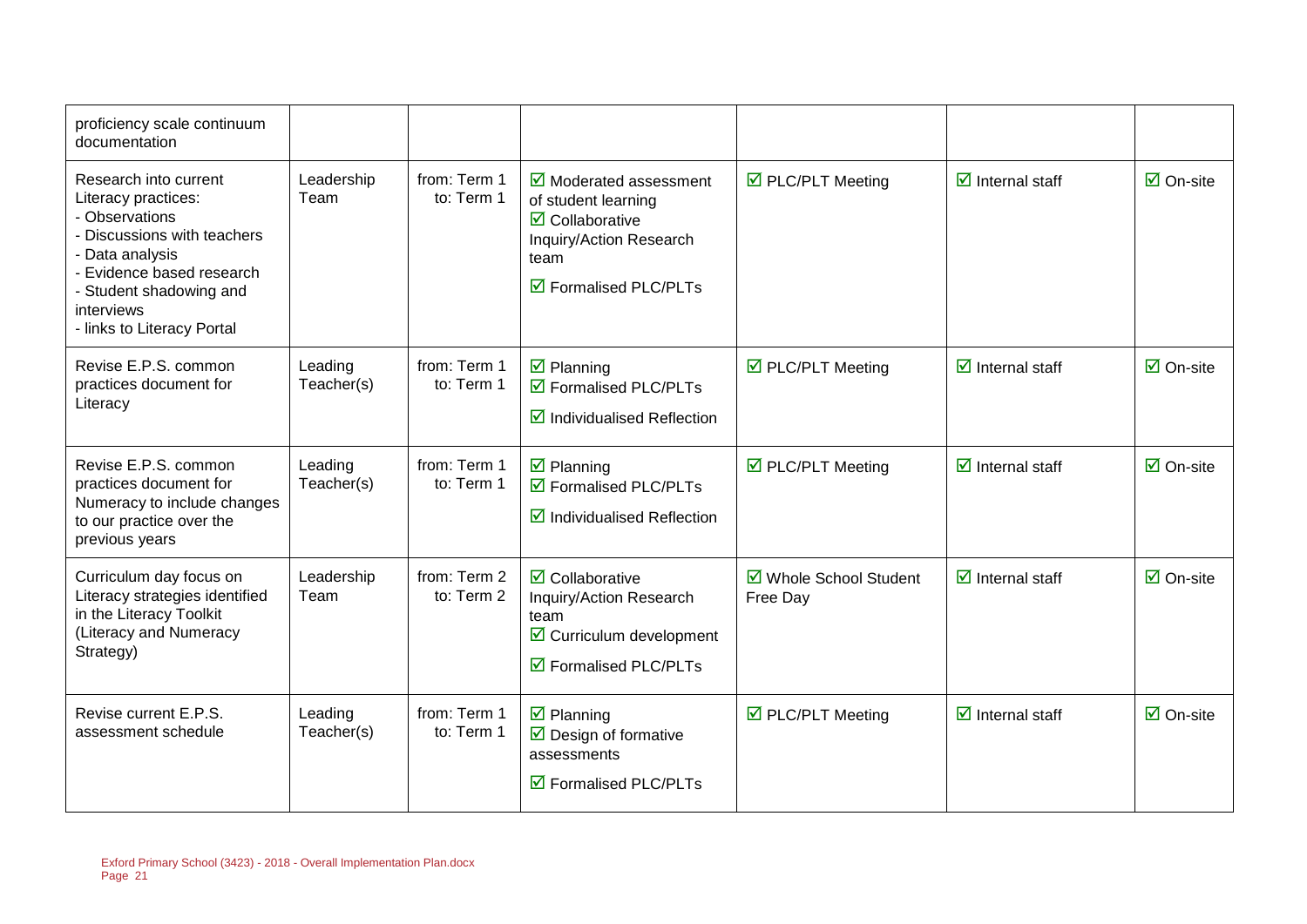| Develop proficiency scales<br>for each major unit of work<br>using the EPS curriculum<br>documents | Teacher(s)             | from: Term 1<br>to: Term 4 | $\triangleright$ Design of formative<br>assessments<br>$\triangledown$ Formalised PLC/PLTs                                                                                                             | $\triangledown$ PLC/PLT Meeting    | $\overline{\mathbf{z}}$ Internal staff                     | $\boxdot$ On-site                                                                                  |
|----------------------------------------------------------------------------------------------------|------------------------|----------------------------|--------------------------------------------------------------------------------------------------------------------------------------------------------------------------------------------------------|------------------------------------|------------------------------------------------------------|----------------------------------------------------------------------------------------------------|
| Dedicated PLCs and PLT<br>meetings for the moderation<br>of student data and work<br>samples       | Teacher(s)             | from: Term 1<br>to: Term 4 | $\triangleright$ Design of formative<br>assessments<br>$\overline{\mathbf{y}}$ Moderated assessment<br>of student learning<br>$\triangledown$ Formalised PLC/PLTs                                      | ☑ PLC/PLT Meeting                  | $\overline{\mathbf{y}}$ Internal staff                     | $\overline{\mathsf{M}}$ On-site                                                                    |
| Curriculum day focus on<br>formative assessment (Term<br>3)                                        | Assistant<br>Principal | from: Term 3<br>to: Term 3 | $\triangleright$ Design of formative<br>assessments<br>$\overline{\mathbf{y}}$ Moderated assessment<br>of student learning<br>$\overline{\mathbf{Z}}$ Collaborative<br>Inquiry/Action Research<br>team | ☑ Whole School Student<br>Free Day | $\overline{\mathbf{y}}$ External consultants<br><b>TBC</b> | $\boxdot$ On-site                                                                                  |
| Consolidate our use of 'Cold<br>Write' (VCOP) as an<br>assessment tool in Writing.                 | Teacher(s)             | from: Term 1<br>to: Term 4 | $\overline{\mathbf{y}}$ Moderated assessment<br>of student learning<br>☑ Formalised PLC/PLTs                                                                                                           | $\triangledown$ PLC/PLT Meeting    | $\overline{\mathbf{z}}$ Internal staff                     | $\overline{\mathsf{M}}$ On-site                                                                    |
| Participate in the Bastow<br>Leading Literacy PL (7 days)                                          | Leadership<br>Team     | from: Term 1<br>to: Term 4 | $\overline{\mathbf{z}}$ Collaborative<br>Inquiry/Action Research<br>team                                                                                                                               | ☑ Network Professional<br>Learning | $\overline{\mathbf{y}}$ Bastow<br>program/course           | $\boxdot$ Off-site<br>Bastow -<br>application<br>for an<br><b>Exford</b><br>team to be<br>involved |